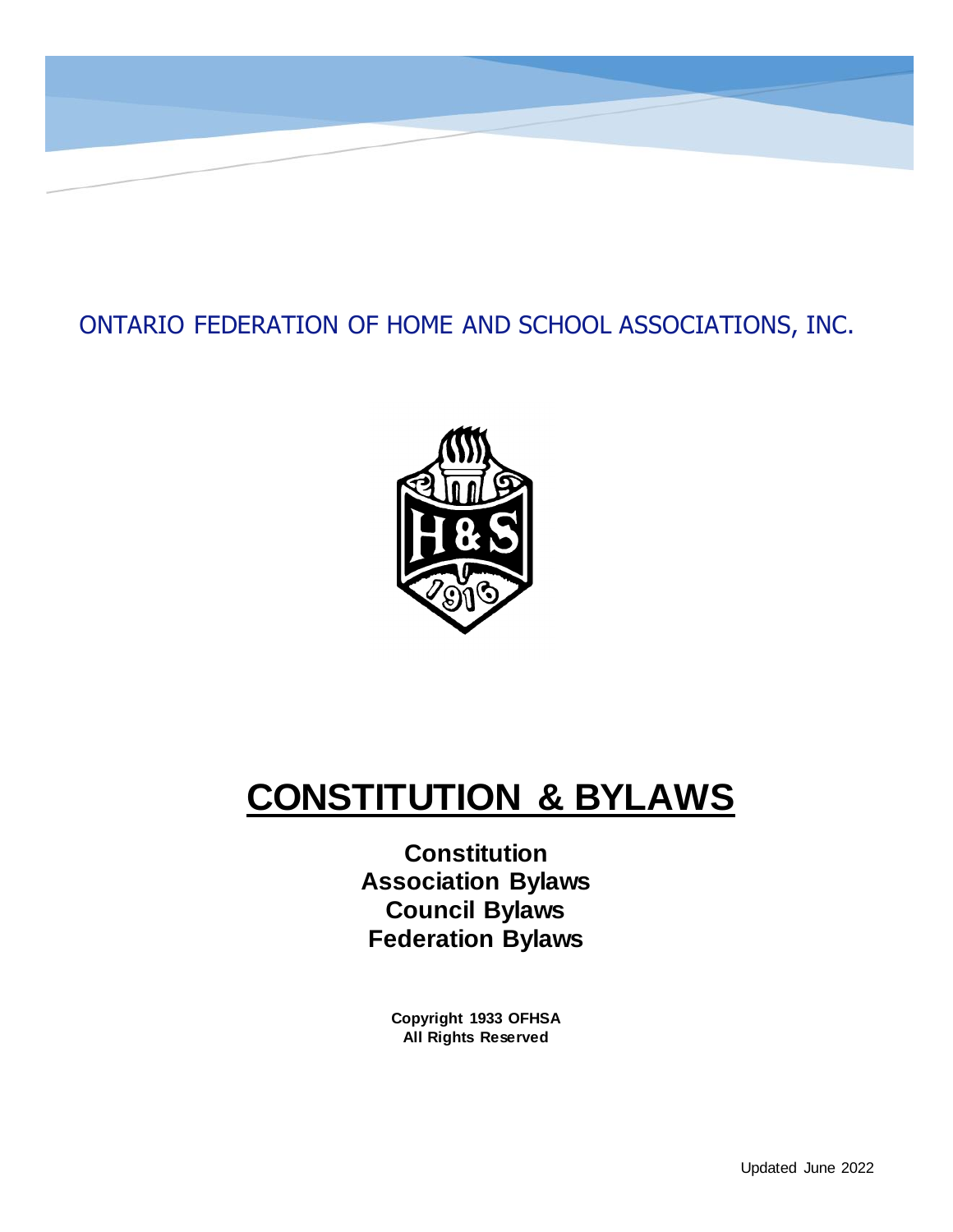### Table of Contents

| <b>ASSOCIATION BYLAWS</b>                                          |                                           | 6                       |
|--------------------------------------------------------------------|-------------------------------------------|-------------------------|
|                                                                    |                                           |                         |
| ORGANIZATION                                                       |                                           | 7                       |
| <b>MEMBERSHIP</b>                                                  |                                           | $\overline{\mathbf{z}}$ |
| <b>MEMBERSHIP FEES</b><br><b>EXECUTIVE COMMITTEE</b>               |                                           | 8<br>8                  |
| <b>DUTIES OF OFFICERS</b>                                          |                                           | 9                       |
| <b>MEETINGS</b>                                                    |                                           | 9                       |
| <b>ELECTION OF OFFICERS</b>                                        |                                           | 10                      |
| <b>REMOVAL OF OFFICERS</b>                                         |                                           | 10                      |
| REPLACEMENT OF OFFICERS DURING TERM                                |                                           | 10                      |
| <b>ASSOCIATION BYLAWS</b>                                          |                                           | 11                      |
| <b>ASSOCIATION LIFE MEMBERS</b>                                    |                                           | 11                      |
| <b>DORMANCY</b>                                                    |                                           | 11                      |
| <b>ABSOLUTE DISSOLUTION</b>                                        |                                           | 12                      |
| <b>SUSPENSION AND EXPULSION</b>                                    |                                           | 12                      |
|                                                                    |                                           |                         |
| <b>COUNCIL BYLAWS</b>                                              |                                           | 14                      |
| <b>ORGANIZATION</b>                                                |                                           | 15                      |
| MEMBERSHIP                                                         |                                           | 15                      |
| <b>RESPONSIBILITIES OF A HOME AND SCHOOL COUNCIL</b>               |                                           | 15                      |
| <b>EXECUTIVE COMMITTEE</b>                                         |                                           | 16                      |
| <b>DUTIES OF THE OFFICERS</b>                                      |                                           | 16                      |
| <b>CHAIRS OF STANDING COMMITTEES</b>                               |                                           | 17                      |
| <b>MEETINGS</b>                                                    |                                           | 17                      |
| <b>ELECTION OF OFFICERS</b>                                        |                                           | 18                      |
| <b>REMOVAL OF OFFICERS</b>                                         |                                           | 19                      |
| REPLACEMENT OF OFFICERS DURING TERM                                |                                           | 19                      |
| <b>EXECUTIVE COMMITTEE REPRESENTATION</b>                          |                                           | 19                      |
| <b>HOME AND SCHOOL COUNCIL LIFE MEMBERS</b>                        |                                           | 19                      |
| <b>DISSOLUTION AND DORMANCY</b><br><b>SUSPENSION AND EXPULSION</b> |                                           | 20                      |
|                                                                    |                                           | 20                      |
| <b>FEDERATION BYLAWS</b>                                           |                                           | 21                      |
|                                                                    |                                           |                         |
| <b>OBJECTIVES</b>                                                  |                                           | 22                      |
| <b>ORGANIZATION</b>                                                |                                           | 22                      |
| <b>POLICIES</b>                                                    |                                           | 23                      |
| <b>MEMBERSHIP</b>                                                  |                                           | 24                      |
| Page 2                                                             | Copyright 1933 OFHSA, All Rights Reserved | Updated June 2022       |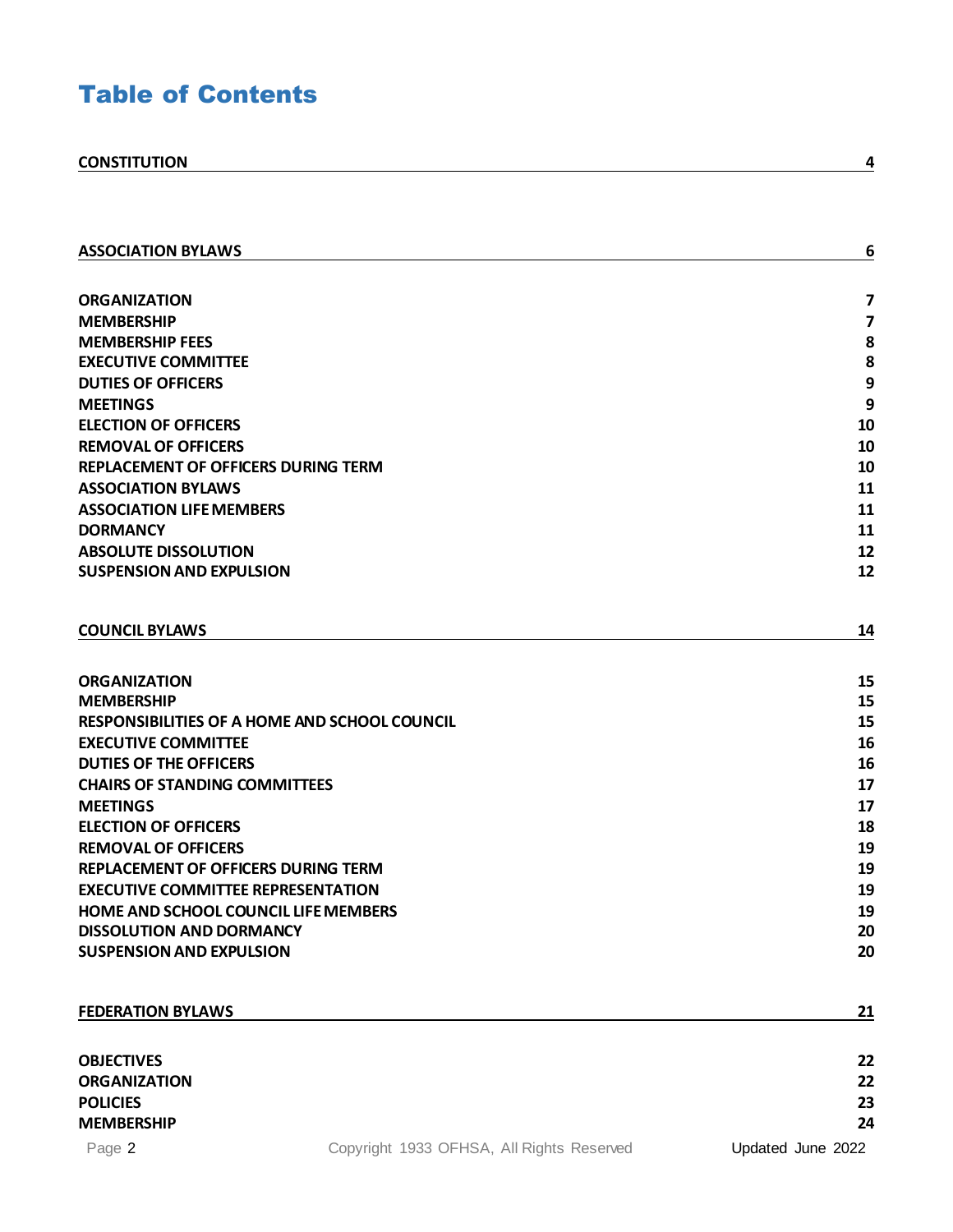| <b>MEMBERSHIP FEES</b>                                        | 24 |  |
|---------------------------------------------------------------|----|--|
| <b>NOMINATION AND ELECTION OF OFFICERS</b>                    | 25 |  |
| <b>NATIONAL REPRESENTATIVES</b>                               | 26 |  |
| <b>RESPONSIBILITIES OF THE BOARD OF DIRECTORS</b>             | 26 |  |
| <b>RESPONSIBILITIES OF THE EXECUTIVE COMMITTEE</b>            | 27 |  |
| <b>RESPONSIBILITIES OF THE FINANCE WORKGROUP</b>              | 27 |  |
| <b>RESPONSIBILITIES OF THE BOARD OF MANAGERS</b>              |    |  |
| <b>DUTIES OF FEDERATION OFFICERS</b>                          | 28 |  |
| <b>FEDERATION MEETINGS</b>                                    | 28 |  |
| <b>FEDERATION WORKGROUPS</b>                                  | 28 |  |
| <b>VACANCIES ON THE BOARD OF DIRECTORS</b>                    | 29 |  |
| <b>ANNUAL MEETING</b>                                         | 29 |  |
| DATE LINE<br>$\mathbf{1}$ .                                   | 29 |  |
| QUORUM<br>2.                                                  | 29 |  |
| 3.<br><b>VOTING</b>                                           | 29 |  |
| AMENDMENTS TO BYLAWS<br>4.                                    | 30 |  |
| 5.<br>BOARD DECISIONS                                         | 30 |  |
| <b>RESOLUTIONS</b><br>6.                                      | 30 |  |
| <b>ANNUAL CONFERENCE</b>                                      | 31 |  |
| LIFE MEMBERSHIP IN THE FEDERATION                             |    |  |
| <b>BANKING AND FINANCIAL ARRANGEMENTS</b>                     |    |  |
| <b>REMOVAL OF FEDERATION OFFICERS AND APPOINTED DIRECTORS</b> |    |  |
| <b>INDEMNIFICATION OF DIRECTORS</b>                           |    |  |
| <b>REMUNERATION OF DIRECTORS</b>                              |    |  |
| <b>WINDING UP OF CORPORATION</b>                              |    |  |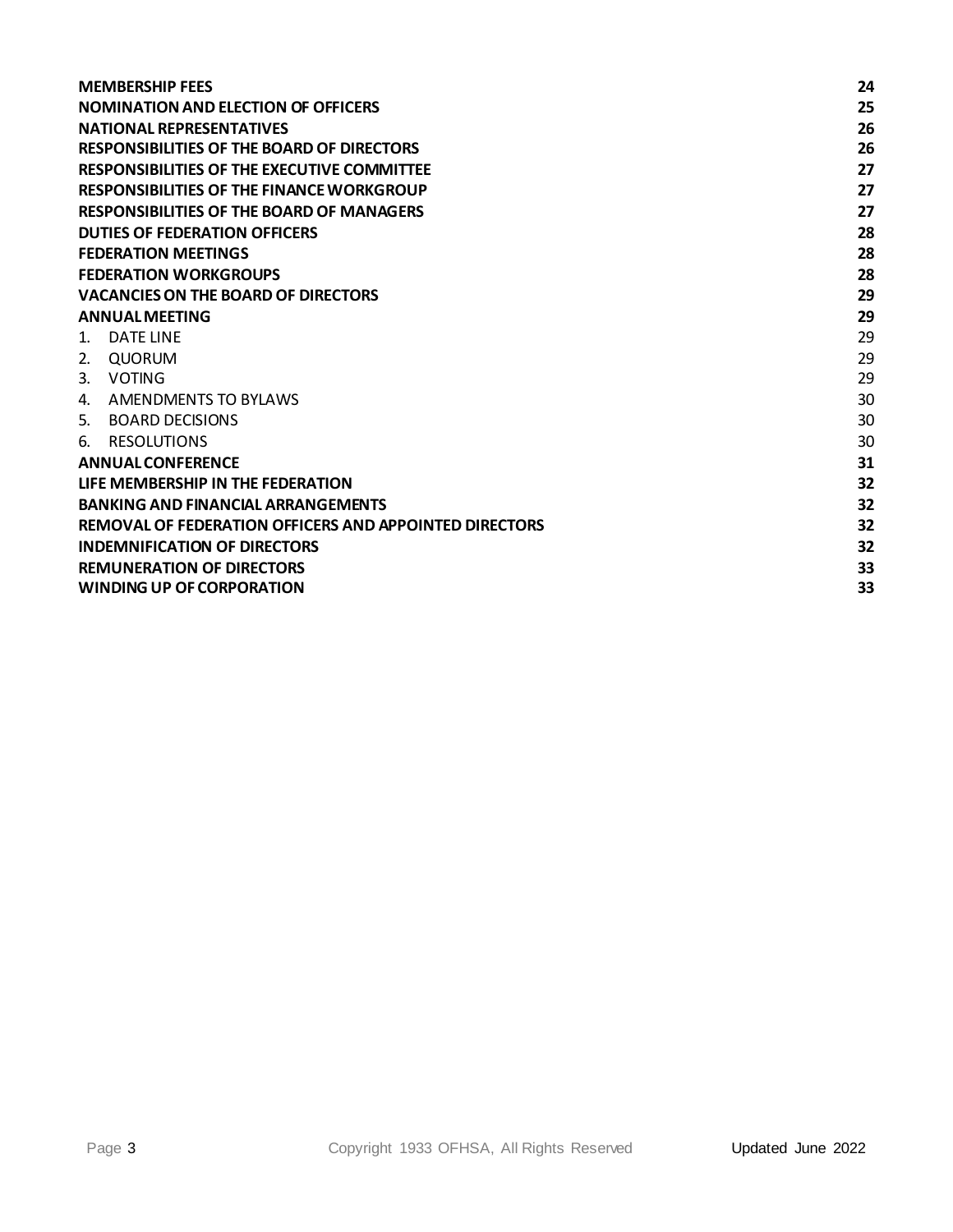

## THE ONTARIO FEDERATION OF HOME AND SCHOOL ASSOCIATIONS

# <span id="page-3-0"></span> **CONSTITUTION**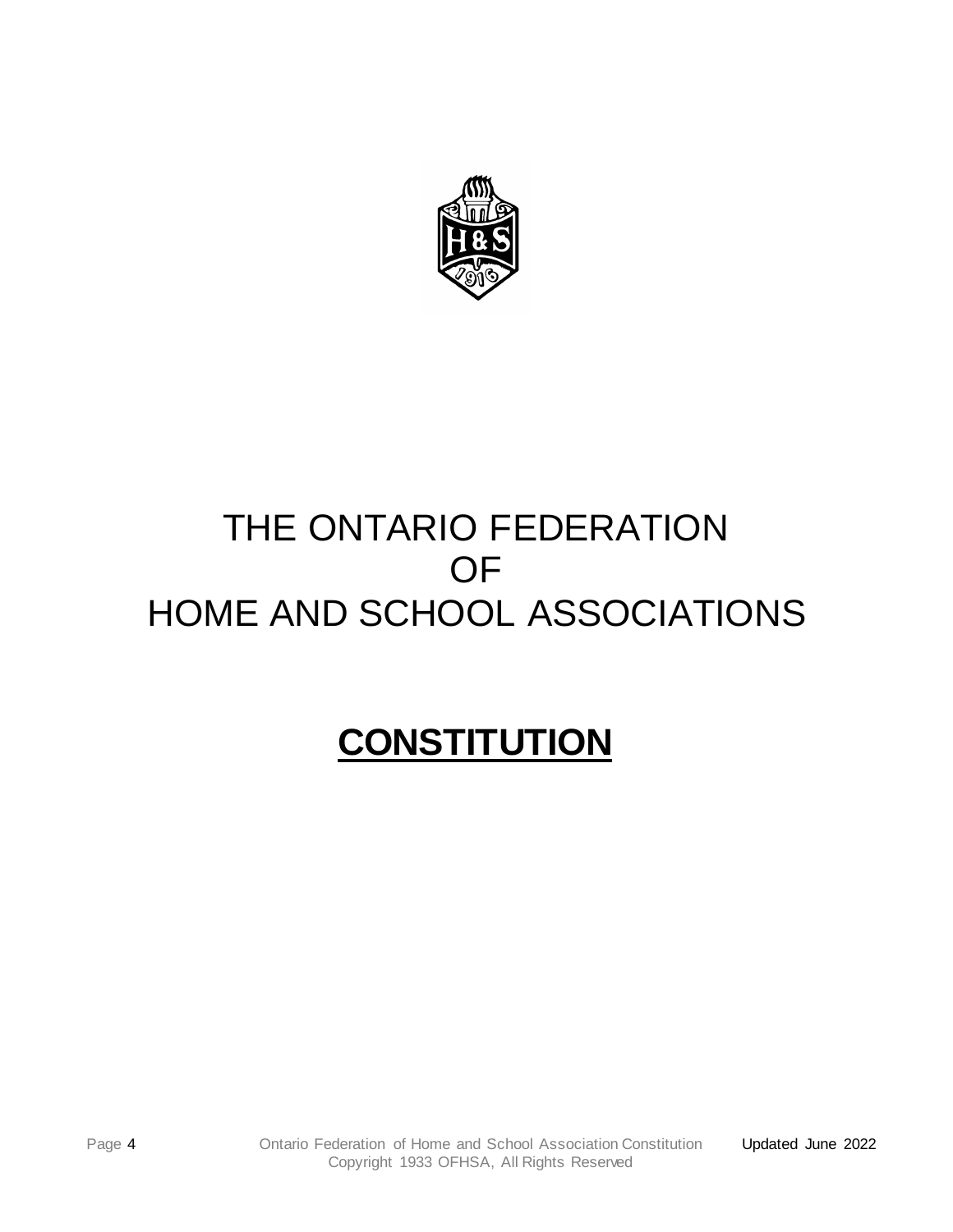### **THE**

### **CONSTITUTION**

### **OF**

### **THE ONTARIO FEDERATION OF HOME AND SCHOOL ASSOCIATIONS**

#### **(Incorporated)**

#### **ARTICLE I**

The name of the organization shall be THE ONTARIO FEDERATION OF HOME AND SCHOOL ASSOCIATIONS, hereinafter referred to as the FEDERATION.

#### **ARTICLE II**

The Constitution of the Federation shall be as set forth in the letters patent granted under the ONTARIO COMPANIES ACT on JANUARY 4th, 1933 for the following purposes and objectives:

- 1. TO LINK together all groups organized to promote co-operation between the HOME AND SCHOOL.
- 2. TO ENCOURAGE the study of child problems and in every way, possible to create the best conditions for the training of boys and girls to become good Canadian citizens.
- 3. TO SUPPORT Boards of School Trustees and the Ministry of Education in progressive measures and to help make public opinion favourable to reform and advancement.
- 4. TO ENCOURAGE the formation of a Home and School Association in every school in the PROVINCE OF ONTARIO.
- 5. TO UNITE with similar federations in other Canadian Provinces in educational undertakings of national concern.
- 6. TO CO-OPERATE with the forces that are stimulating the international understanding and work for the peace of the world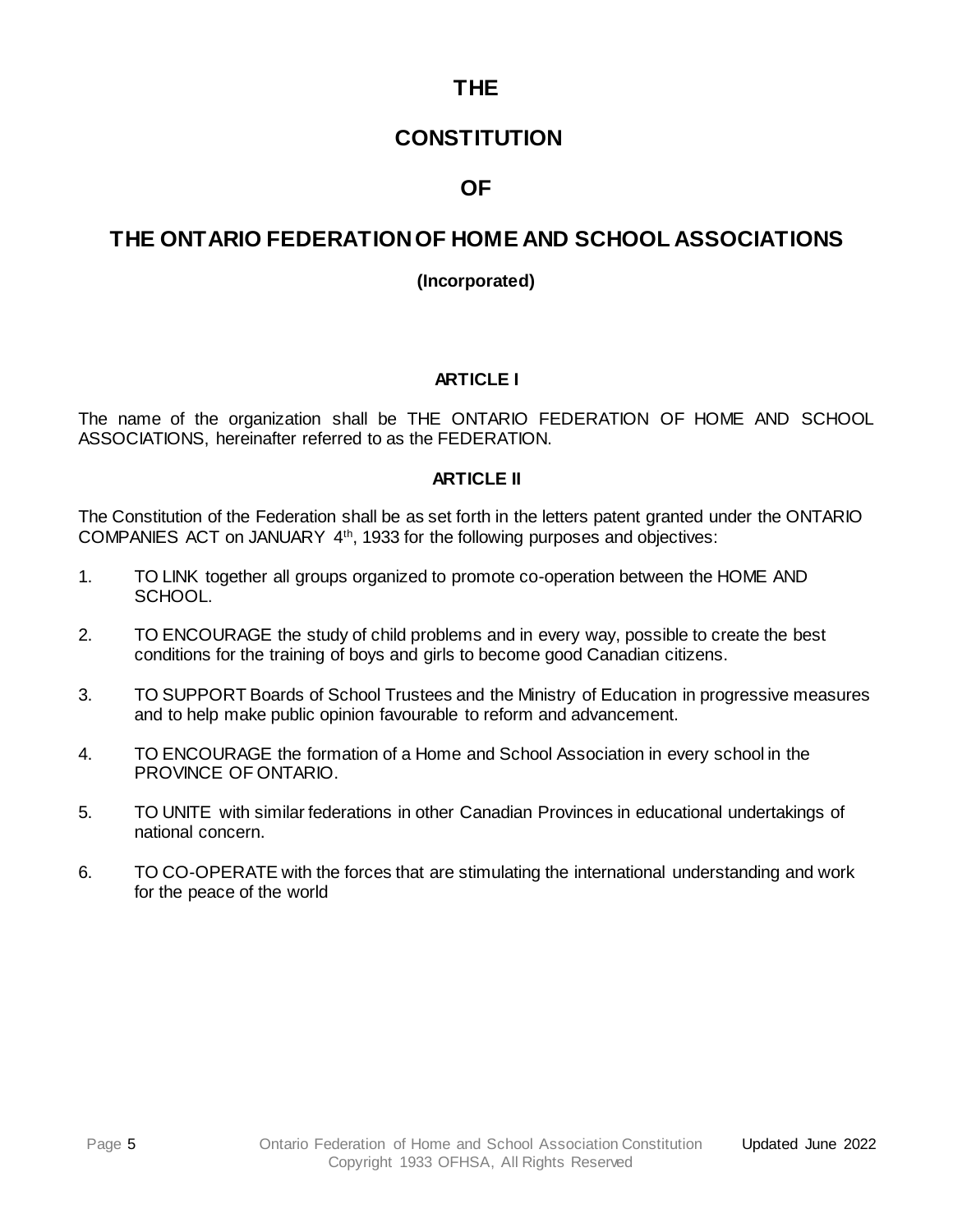

## THE ONTARIO FEDERATION OF HOME AND SCHOOL ASSOCIATIONS

## <span id="page-5-0"></span>**ASSOCIATION BYLAWS**

Page 6 **Association Bylaws** Copyright 1933 OFHSA, All Rights Reserved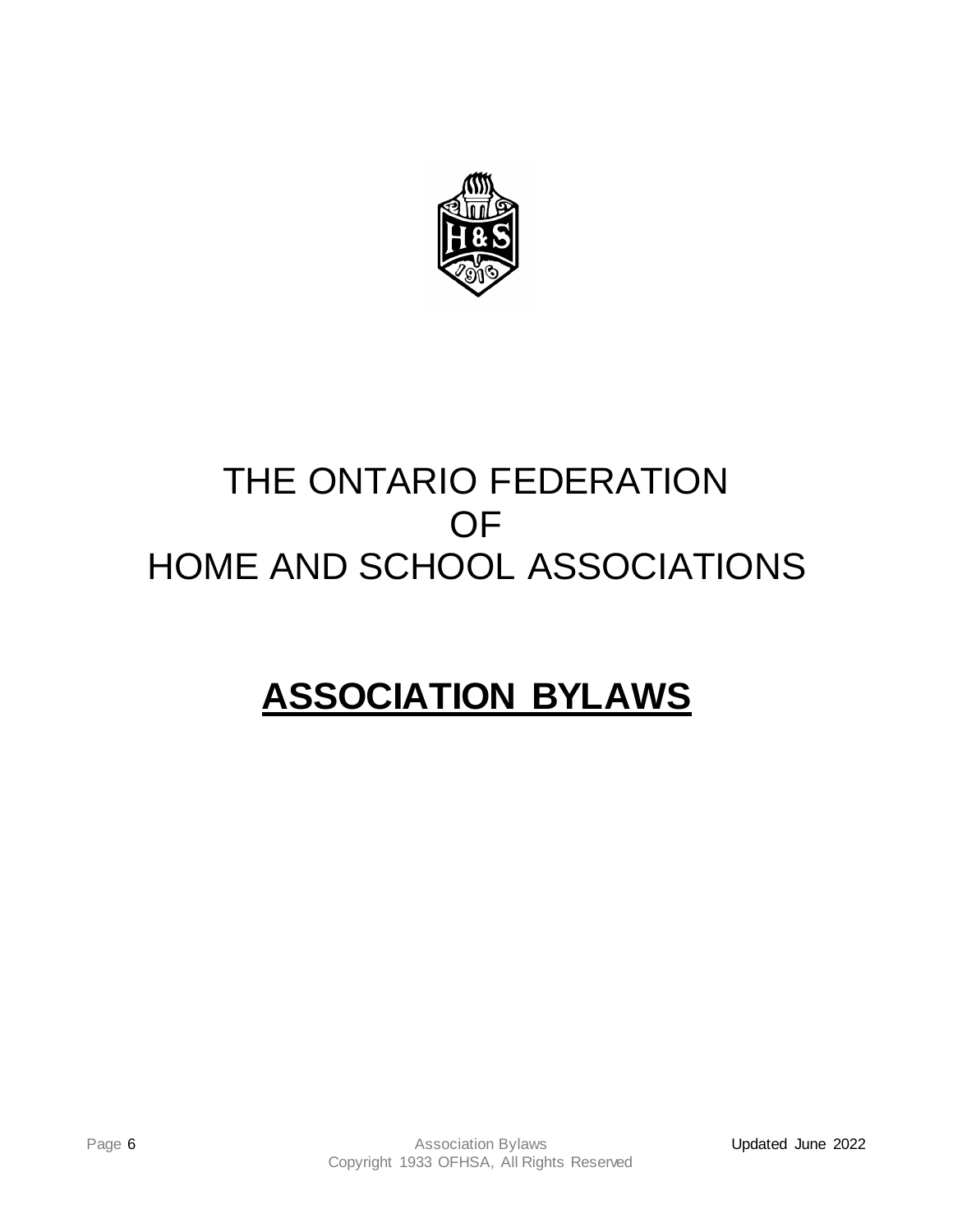#### **BYLAWS FOR HOME AND SCHOOL ASSOCIATIONS IN ONTARIO**

#### **ARTICLE I ORGANIZATION**

- <span id="page-6-0"></span>1. Under the Constitution and Bylaws of the Federation, a unit which shall be known as a Home and School Association may be formed in any school in the Province of Ontario, for the promotion of the purposes and objectives of the Federation.
- 2. Application for organization shall be made to the Federation through any Home and School member in good standing.
- 3. A minimum of six paid memberships is required to form a Home and School Association.
- 4. Acceptance of the Constitution and Bylaws of the Federation shall be the first requirement for organization.
- 5. A charter shall be forwarded by the Federation upon receipt of:
	- i) the annual federation fees of the charter members
	- ii) the initial bylaws of the association
	- iii) a "Record of New Association" form
- 6. Associations are classed as Lone Associations unless there is an active Home and School Council present in their school district.
- 7. Each association shall be affiliated with the Home and School Council in their district, if one exists. The president of the association (or an appointed designate), together with the elected Home and School Council representative, shall be the two voting representatives to the Home and School Council for the association.
- 8. An annual Association Insurance Fee shall be determined each year by the Board of Directors of the Federation, subject to ratification by the members at the Annual Meeting, and shall be based on the needs the Federation.
- 9. Fees of an association organized after January 31<sup>st</sup> shall keep members in good standing for the balance of that Home and School year and the following year.

#### **ARTICLE II MEMBERSHIP**

- <span id="page-6-1"></span>1. Membership in a Home and School Association shall be open to all persons, age 18 years and over, who are interested in the welfare of children and youth, and who subscribe to the purposes, beliefs and objectives of the Federation.
- 2. Any person subscribing to the purposes and objectives of the Ontario Federation of Home and School Associations by purchasing a membership card of the Federation shall be deemed to have joined an association. Every member who joins an association shall automatically be a member of the Ontario Federation and the Canadian Home and School Federation.
- 3. Membership in an association shall be as specified in the bylaws of the association. Family membership shall be assumed to include two eligible individuals residing at the same address.
- 4. "**Members**" is defined as the total number of all individuals who join an association including associates and life members, and could include two members per family.
- **5.** "**Membership**" is defined as any unit which has paid the Federation membership fee. This could be an individual or a family unit. Membership fees must be paid annually and submitted to the Federation along with the required documentation to be considered a **'member in good standing'.**
- 6. The Executive Committee of the Federation shall have the authority to suspend or expel a member who can be shown to have acted or be acting in a manner contrary to the beliefs, objectives, policies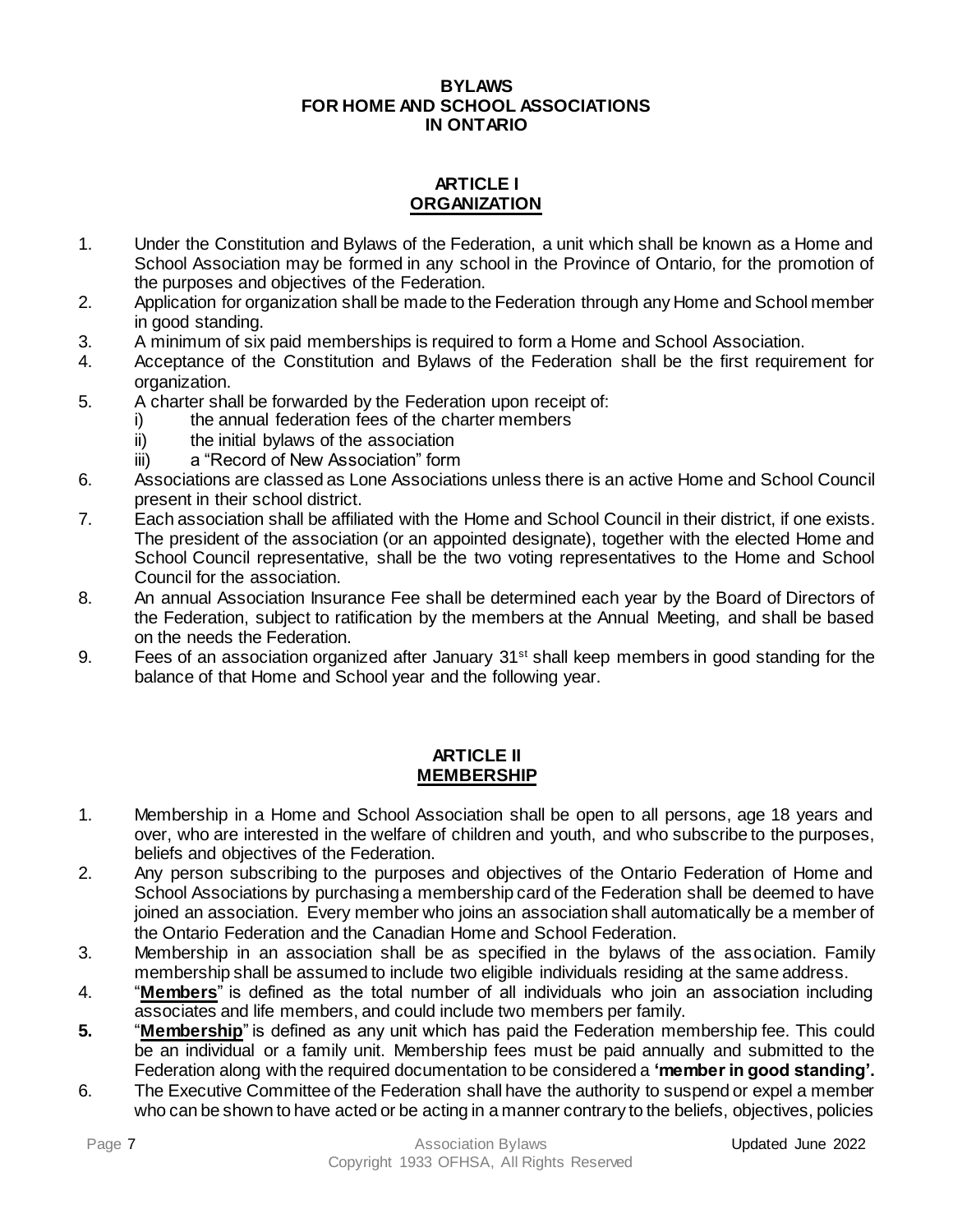or bylaws of the Federation. This shall be done in consultation with the association of which the individual is a member or, in the case of an alumni member, with the Federation Board of Directors.

#### **ARTICLE III MEMBERSHIP FEES**

- <span id="page-7-0"></span>1. There shall be paid annually by the association to the Federation a fee based upon the sale of individual or family memberships.
- 2. The federation individual or family membership fee shall be determined each year by the Board of Directors of the Federation, subject to ratification by the members at the Annual Meeting, and shall be based on:
	- i) the fee set by the Canadian Home and School Federation
	- ii) the administrative needs of the Federation
	- iii) the needs of Home and School Councils
- 3. Each association may vote to add an additional amount to the federation membership fee based on the needs of their association. Only the federation portion must be remitted to the Federation.
- 4. Each member will receive a federation membership card to indicate payment was made.
- 5. Members may hold only one membership card. Only one association collects the federation membership fee. Members may join more than one association. All other associations endorse the original membership card to indicate the member is an "Associate Member" at other associations.

#### **ARTICLE IV EXECUTIVE COMMITTEE**

- <span id="page-7-1"></span>1. The association elected officers shall be:
	- President
	- 1<sup>st</sup> Vice-President
	- 2<sup>nd</sup> Vice-President
	- **Secretary**
	- **Treasurer**
	- A member may not hold more than one officer position at an association.
- 2. The executive committee shall consist of the association's elected officers and include the pastpresident, elected representative to School Council and the elected Home and School Council representative. Additional elected executive committee chair positions may be included.
- 3. A member holding an officer position shall not preclude one from holding an executive committee position of the association. Only one vote per member is allowed regardless of the number of positions held.
- 4. The Home and School Council representative may designate any other executive member to act as the alternate at any one Home and School Council meeting. (This bylaw does not apply to Lone Associations.)
- 5. An elected Home and School Council representative, if subsequently elected to the executive committee of the Home and School Council, may shall be replaced as the elected representative of the association concerned.
- 6. All members of the executive committee shall be members in good standing.
- 7. Association officers shall be elected for a one-year term of office and shall be eligible for re-election annually to serve subsequent consecutive terms of office. No officer shall hold the same office for more than four consecutive years without approval of the association membership.
- 8. The absence without due cause of any executive committee member from three consecutive executive committee meetings shall constitute a vacancy and the absentee must be notified in writing by the secretary.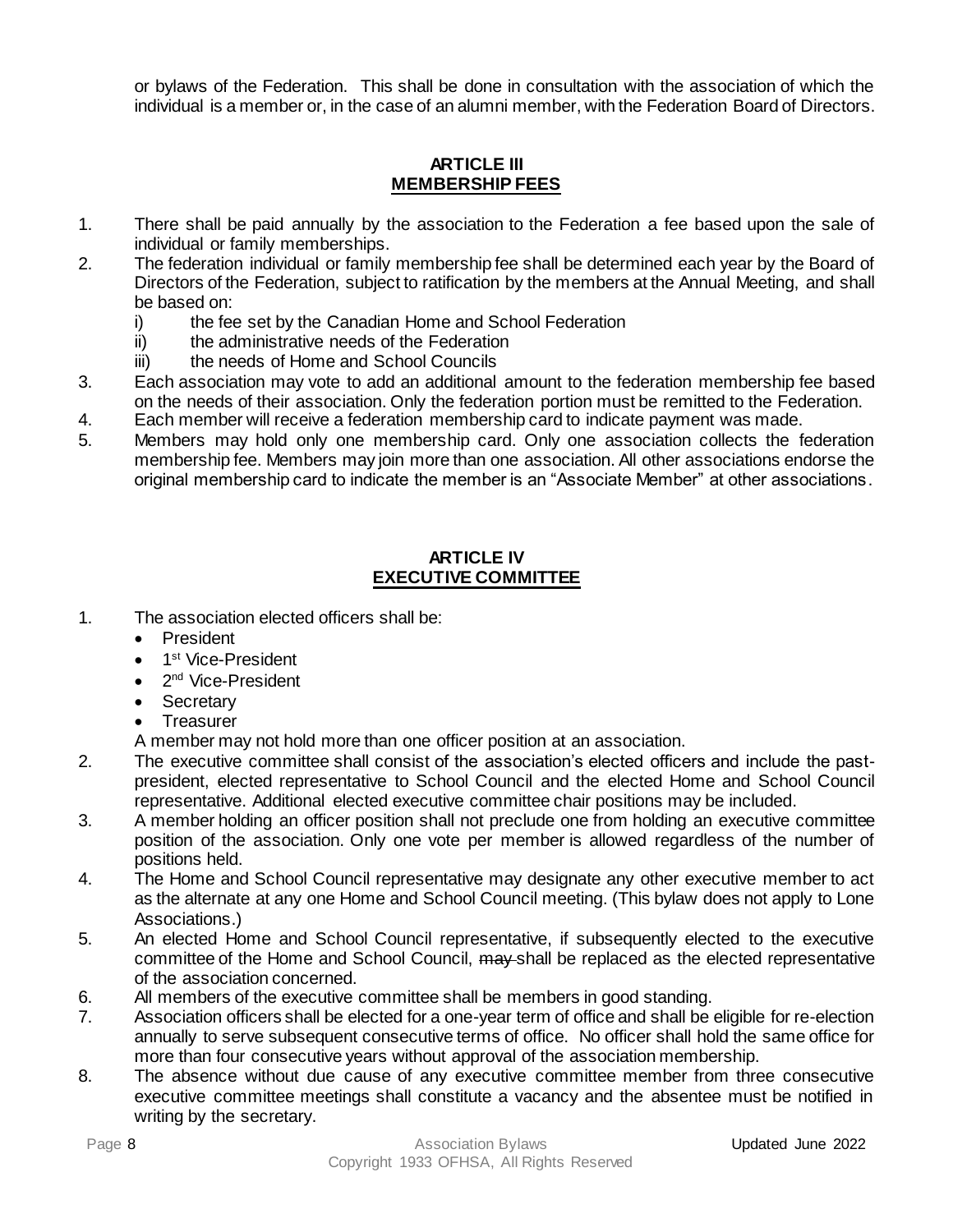#### **ARTICLE V DUTIES OF OFFICERS**

- <span id="page-8-0"></span>1. The president of the association shall be responsible for ensuring that all officers and committee chairs are familiar with their respective duties and responsibilities.
- 2. Each association shall have a copy of the Constitution and Bylaws of the Federation and Robert's Rules of Order Newly Revised, which shall govern the conduct of all meetings of the association.
- 3. The president of the association shall preside at all general meetings, executive committee meetings and special meetings, in addition to the annual meeting. In the absence of the president, the  $1<sup>st</sup>$  vice-president shall preside and in the absence of both the president and  $1<sup>st</sup>$  vice-president, the 2nd vice-president shall preside.
- 4. The president shall assign to each vice-president the co-ordination and supervision of the work of certain committees, and such other functions as shall provide training for ultimate succession to the office of president.
- 5. The treasurer shall:
	- i) establish a bank account for the association funds, separate from any school bank account, with at least three signing authorities, all of whom shall be Federation members in good standing
	- ii) present a current financial report and a current bank statement at each executive and general meeting
	- iii) submit all financial records (invoices, receipts, bank statements, financial reports, etc.) for verification annually (September 1<sup>st</sup> – August 31<sup>st</sup>)

#### **ARTICLE VI MEETINGS**

- <span id="page-8-1"></span>1. Each association shall hold general meetings to which all members of the association are invited and at which the general business of the association shall be discussed. Functions sponsored by an association, but at which official minutes are not taken, shall not be considered as official meetings. For voting privileges at all association meetings, a Home and School membership must be purchased at least twenty days in advance.
- 2. The number of meetings to be held during the school year shall be determined by each association in accordance with the needs and interests of its members.
- 3. Executive committee meetings shall be held in accordance with the minimum number specified in the approved bylaws, but shall never be less than the number of general meetings held by the association.
- 4. Any non-member is welcome to attend general meetings as an "observer".
- 5. Each association shall hold its annual meeting prior to the end of June. The new executive committee, as elected at the annual meeting providing a quorum is present, shall take office at the end of June.
- 6. Special meetings of the association or the executive committee shall be called by the president if deemed necessary, but will be called in any event if demanded:
	- i) by at least one-third of the members of the association, in writing
	- ii) by at least one-third of the members of the executive committee, in writing

At a special meeting of the association or the executive committee, no business shall be dealt with other than that mentioned specifically in the notice of such meeting.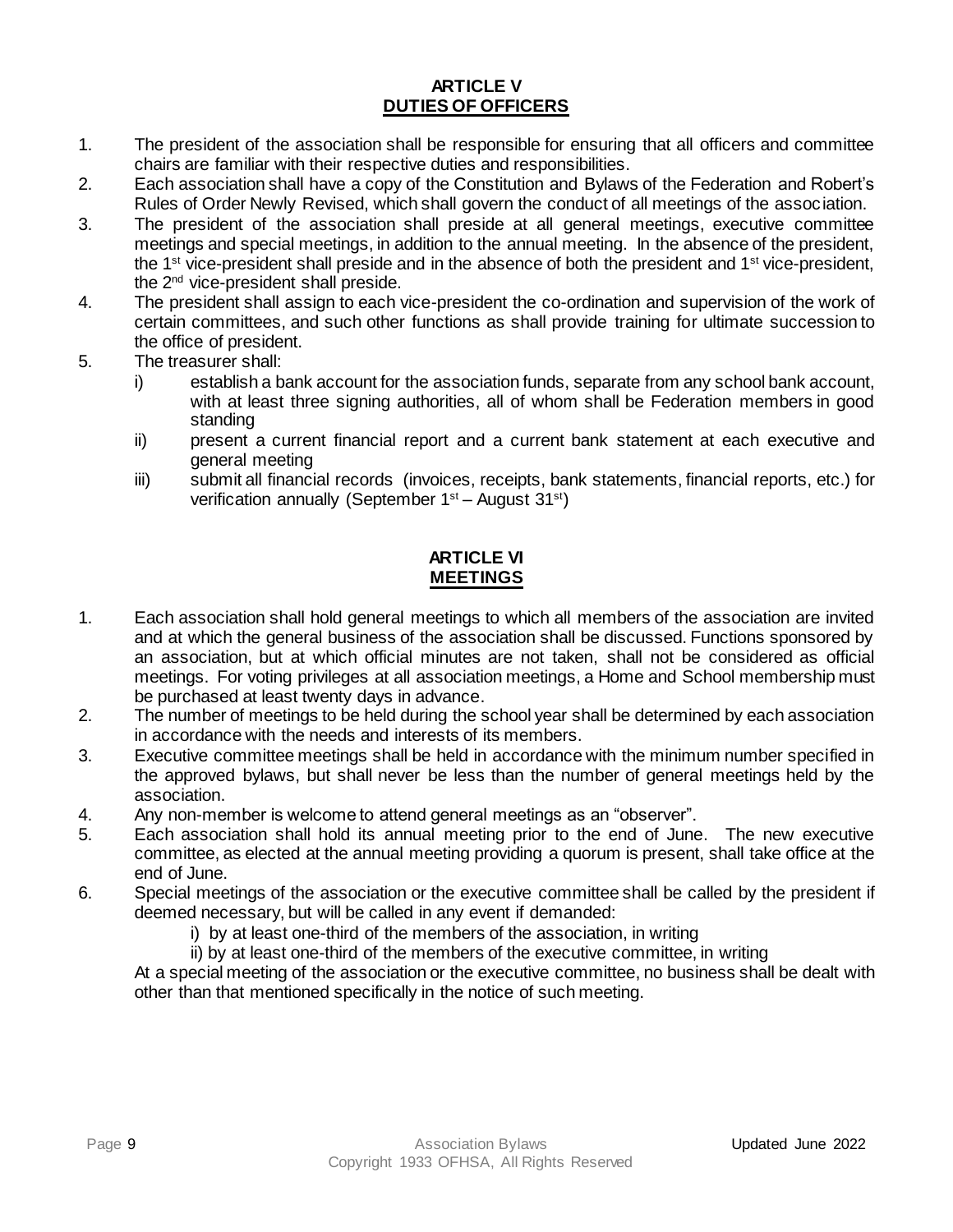#### **ARTICLE VII ELECTION OF OFFICERS**

- <span id="page-9-0"></span>1. The executive committee shall appoint a nominating committee no less than three months prior to the date of the annual meeting of the association. The nominating committee should consist of not more than two persons from the executive committee and not more than three members in good standing from the membership at large.
- 2. Acceptance of appointment to the nominating committee by an individual shall not preclude the nomination of such individual for elected office.
- 3. Individuals who have served as federation officers shall be ineligible for election to office of an association.
- 4. The nominating committee shall present to the executive committee, not later than three weeks prior to the annual meeting of the association, a slate of nominees for office who are members in good standing and who have accepted their nomination in writing.
- 5. The executive committee shall present this slate of nominees for office to all members in good standing along with the notice of the association annual meeting.
- 6. Additional calls for nominations shall be accepted from the floor at the association annual meeting, provided:
	- i) the person nominated shall be present as a member and shall agree to accept the nomination, or if absent from the meeting, shall have submitted a written acceptance of the nomination to the nominating committee
	- ii) such nomination shall be duly moved and seconded by members in good standing
- 7. In the event that one or more additional nominations shall be received at the association annual meeting, the association president shall:
	- i) have the name or names of the additional nominees written on the slate presented to the nominating committee and shall hold an election for the office or offices contested
	- ii) appoint two tellers
	- iii) hold a secret ballot by which members indicate a single preference for each contested office
	- iv) receive the results of the election from the tellers at the conclusion of their count:
		- a. all ballots shall be clearly marked to indicate the preferred candidate for each contested office
		- b. candidates securing the greatest number of votes shall be declared elected
	- v) in the event of a tie vote, and without announcing that a tie exists, cast the deciding vote
	- vi) announce the name of the successful candidate for each office
	- vii) announce the name of each uncontested nominee as elected by acclamation

#### **ARTICLE VIII REMOVAL OF OFFICERS**

<span id="page-9-1"></span>1. The members of the association may remove an officer by motion passed by at least two-thirds (2/3) of the votes as cast at a general/special meeting, a quorum being present, for which notice was given and may, by majority of votes cast, elect at that general/special meeting any eligible person in his or her stead for the duration of the term.

#### **ARTICLE IX REPLACEMENT OF OFFICERS DURING TERM**

<span id="page-9-2"></span>1. In the case of a vacancy of an association executive committee position during a term of office, the association executive committee may appoint a member in good standing to fill the position on an interim basis. Such appointments shall be recorded in the minutes of the executive and general meetings. Association members shall be notified in writing of the vacancy immediately. An election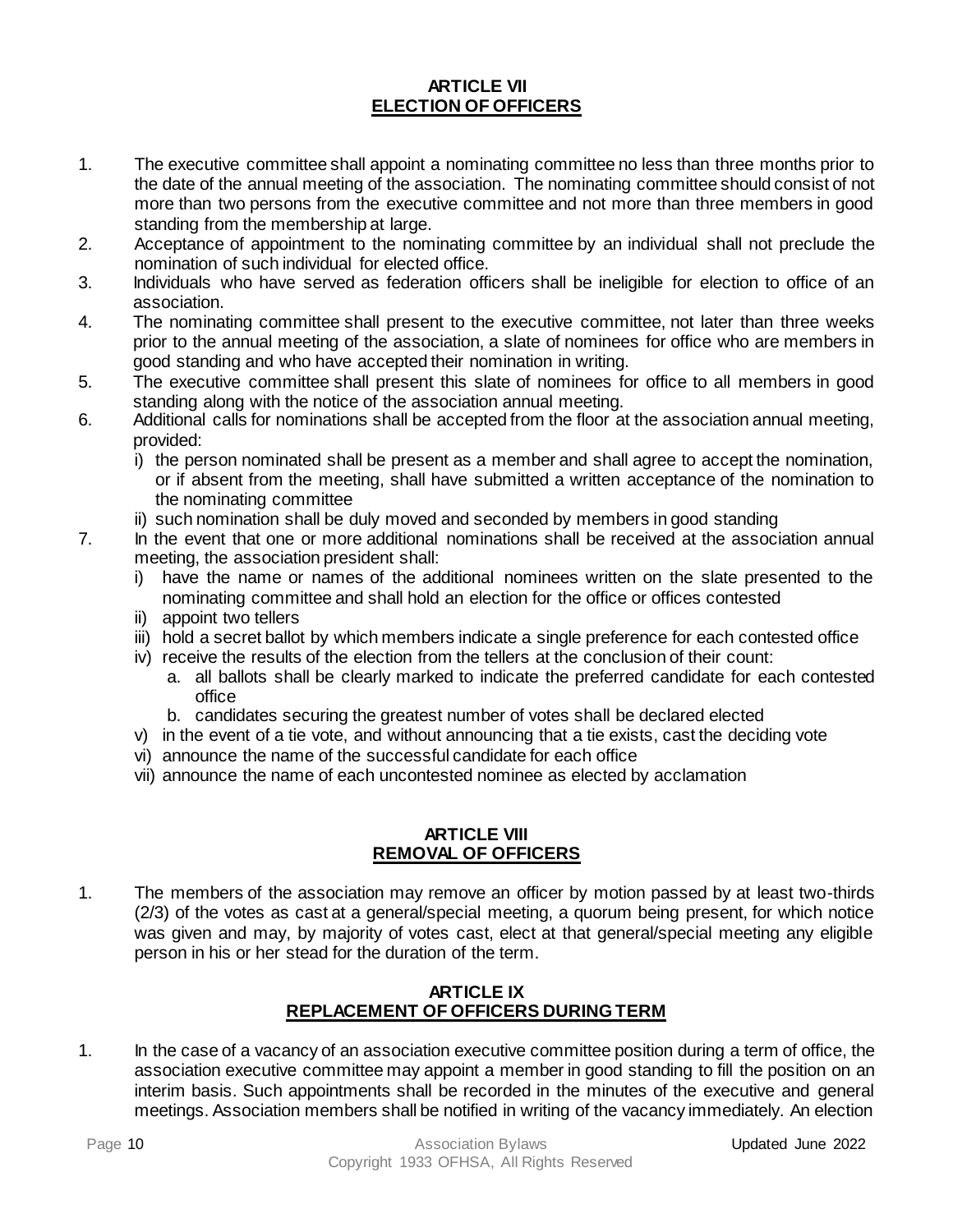to fill the position shall be held at a general meeting not less than 15 days following such notification. In the case of the vacancy of the association president position, the office of past-president will remain unaffected.

#### **ARTICLE X ASSOCIATION BYLAWS**

- <span id="page-10-0"></span>1. Each association is required to establish and maintain bylaws for the management of its own affairs. Association bylaws are approved initially by the Federation, but subsequent proposed amendments shall be submitted to their Home and School Council for approval. In the absence of an active Home and School Council, subsequent bylaw amendments shall be submitted to the Federation.
- 2. An association wishing to amend its bylaws shall either give Notice of Motion to this effect at a general meeting and the proposed amendment shall be voted upon at the next general meeting of the association or send written notice of the proposed amendment to all of its members at least 15 days prior to the general meeting of the association at which the proposed amendment shall be voted on. If carried by a two-thirds (2/3) majority vote, by members in good standing in attendance providing quorum present, the amendment shall be submitted to the Home and School Council for approval. In the case of a Lone Association, the amendment shall be submitted to the executive committee or board of directors of the Federation.Amendments to association bylaws shall not become effective until they receive Home and School Council or Federation approval.
- 3. The bylaws of an association shall contain, among other matters, the following:
	- i) the name of the association<br>ii) the titles of the officers and the
	- the titles of the officers and the membership of the executive committee
	- iii) the schedule of general meetings and the quorum required
	- iv) the schedule of the executive committee meetings and the quorum required
	- v) the specified amount which the executive committee is authorized to spend at any one meeting outside the pre-approved budget.
	- vi) the annual meeting of the association shall be held prior to the end of June to elect officers and ratify the budget
	- vii) a procedure to ensure that the financial records (invoices, receipts, bank statements, financial reports, etc.) submitted by the treasurer are verified annually (September  $1<sup>st</sup>$  – August 31<sup>st</sup>), and that the signed Verification of Financial Statements letter and accompanying year-end financial statement are submitted to the Federation by October 31<sup>st</sup> annually.

#### **ARTICLE XI ASSOCIATION LIFE MEMBERS**

- <span id="page-10-1"></span>1. An association wishing to honour a member for outstanding service to the association shall be entitled to confer a Life Membership in the association in accordance with the procedures established by the Federation.
- 2. A Life Member shall have the same privileges as any other member of that association.
- 3. In the event of the closing of the school, Life Members may apply to the Federation for relocation subject to the approval of the receiving association.
- <span id="page-10-2"></span>4. Family Life Membership may be conferred on a family by an association that wishes to honour a family for outstanding services. The established procedures must be followed.

#### **ARTICLE XII DORMANCY**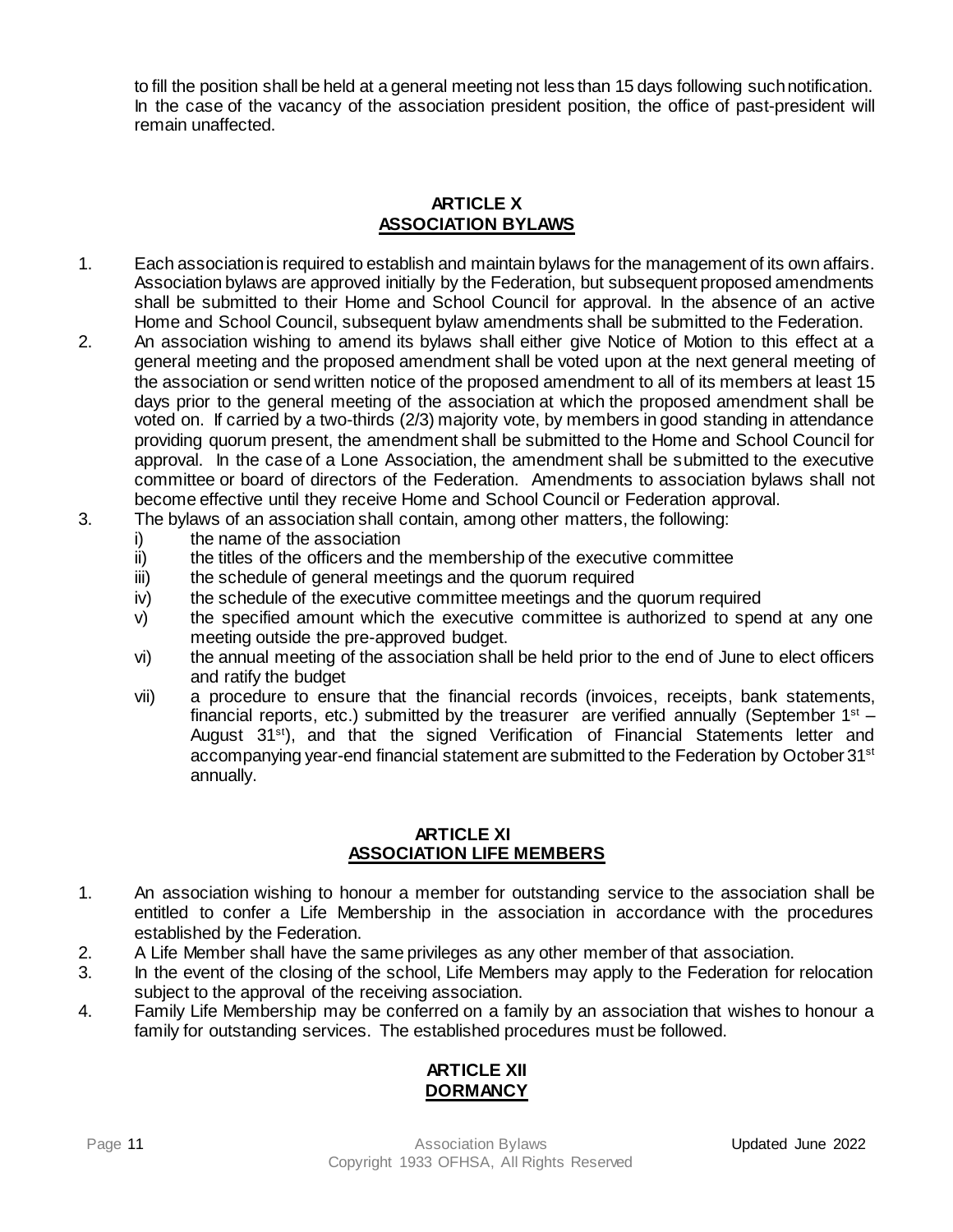- 1. Any association that wishes to become dormant, for a period no longer than four years shall:
	- i) notify its Home and School Council/Federation six weeks prior to the date of the next association general meeting advising reasons for the proposed action
	- ii) Invite Home and School Council/Federation to speak at the association general meeting
	- iii) notify the association members, in writing, of the meeting to hold the vote for dormancy at least 15 days prior to the meeting
	- iv) hold a vote of the association members at the association general meeting; a two-thirds (2/3) majority of the association members in good standing present, a quorum having been met, will be required to carry a motion for dormancy; this motion, if passed, will suspend the operation of the association for a period not to exceed four years
	- v) upon approval of dormancy, surrender to the Federation, the charter of the association, its financial records and any funds belonging to the association
- 2. All activities of the association shall cease. A dormant association shall not be eligible for federation insurance, to use the name of Home and School, to collect funds in the name of Home and School or to receive mailings or resources provided by the Federation for the use of members.
- 3. If an association has not been reactivated within four years, the Federation shall begin the process for dissolution.

#### **ARTICLE XIII ABSOLUTE DISSOLUTION**

- <span id="page-11-0"></span>1. In special circumstances (for example school closure) an association may forgo a period of dormancy and move directly to a process for absolute dissolution. This process may be activated following consultation with the Home and School Council/Federation. Under special circumstances, an association proposing absolute dissolution shall:
	- i) notify its Home and School Council/Federation six weeks prior to the date of the next association general meeting advising the reasons for the proposed action
	- ii) notify association members, in writing, of the meeting to hold a vote for absolute dissolution, at least 15 days prior to the meeting
	- iii) hold a general meeting of the association members to present a motion for dissolution; a two-thirds (2/3) majority of ALL association members in good standing is necessary to carry a motion for absolute dissolution
	- iv) upon approval of dissolution, surrender to the Federation, the charter of the association, its financial records and any funds belonging to the association
- 2. An association which dissolves shall no longer be eligible to conduct business in the name of Home and School.
- 3. If the membership votes NOT to dissolve, the Home and School Council/Federation will immediately hold an election for officers and Home and School memberships will be sold.

#### **ARTICLE XIV SUSPENSION AND EXPULSION**

- <span id="page-11-1"></span>1. The executive committee of the Federation shall have the authority to suspend or expel an association, which can be shown to be acting in a manner contrary to the beliefs, objectives, policies and bylaws of the Federation.
	- i) Subject to the giving of one month's notice, by registered mail, the executive committee of the Federation shall have the authority to demand the surrender of the charter of such an association resulting in suspension.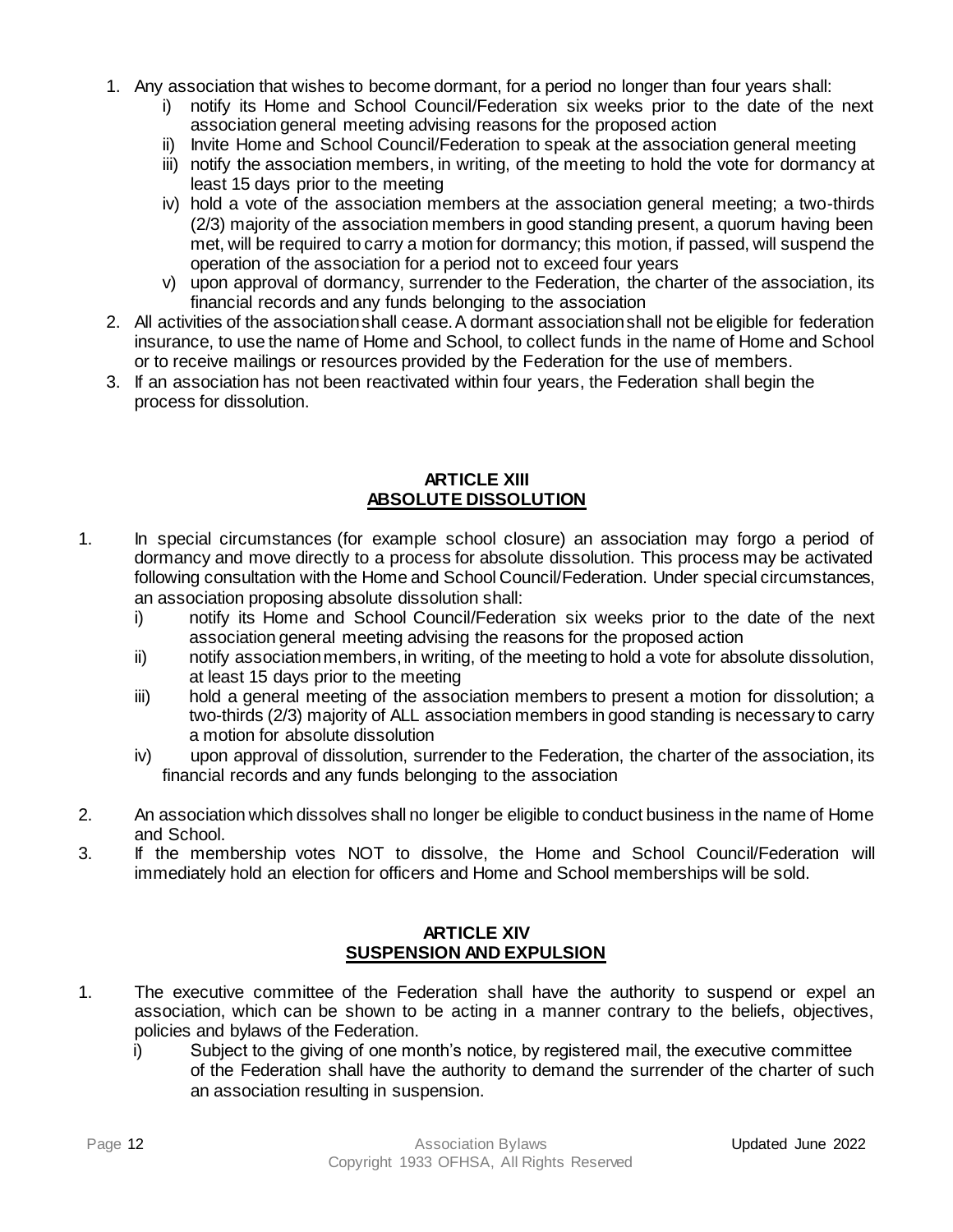- ii) Upon suspension of the charter, the financial records of such an association, and any association's funds, shall be held by the Federation, in trust.
- iii) An association shall have a period of one year in which to rectify the situation which led to suspension of the charter and to request that the executive committee reinstate the charter.
- 2. The executive committee shall have the authority to reinstate the charter of the suspended association or to proceed with final expulsion.
	- i) Upon reinstatement of the charter, the association financial records and association funds held in trust will be returned.
	- ii) Upon determination to proceed with expulsion, the association financial records and association funds shall become the property of the Federation.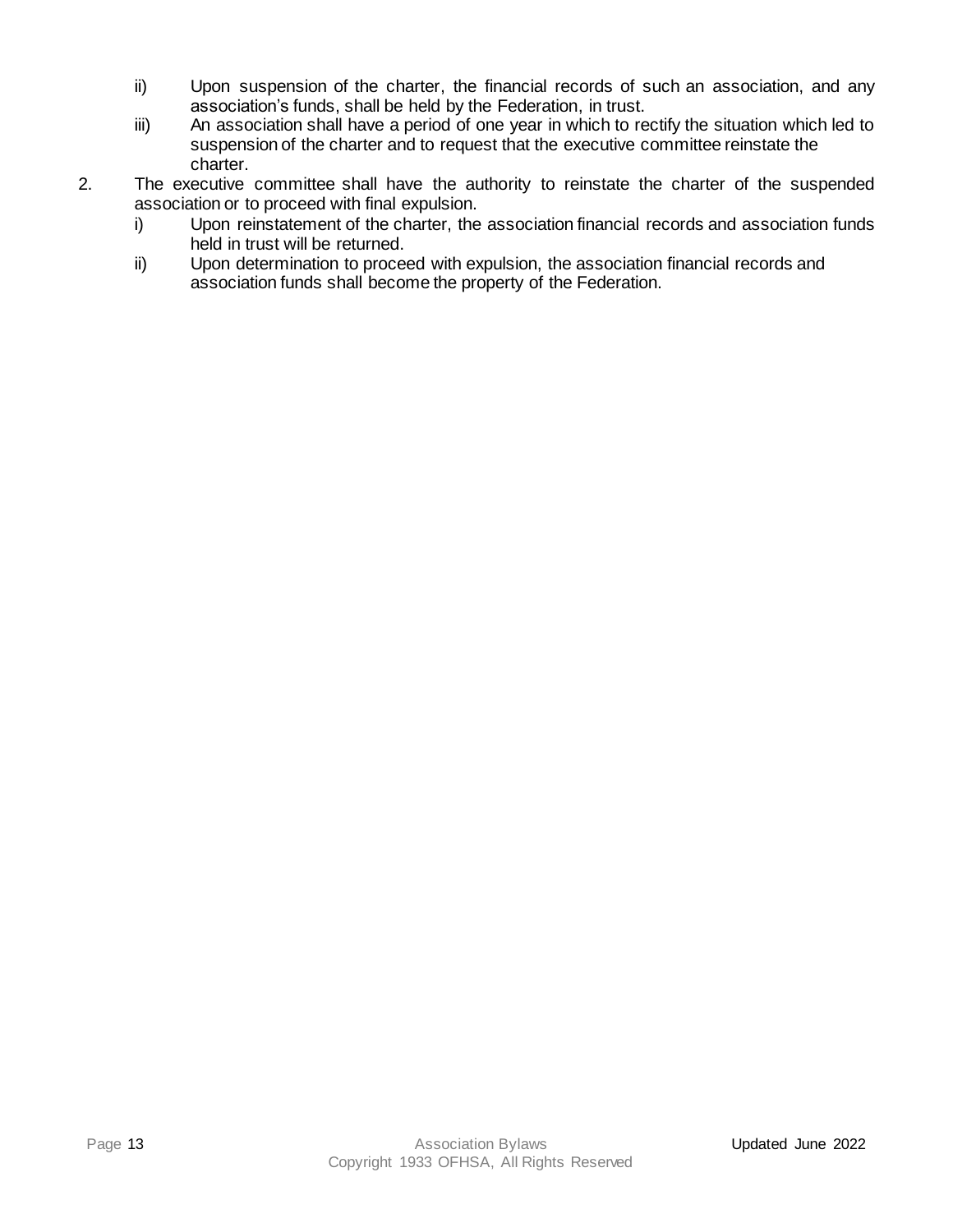

# THE ONTARIO FEDERATION OF HOME AND SCHOOL ASSOCIATIONS

# <span id="page-13-0"></span>**COUNCIL BYLAWS**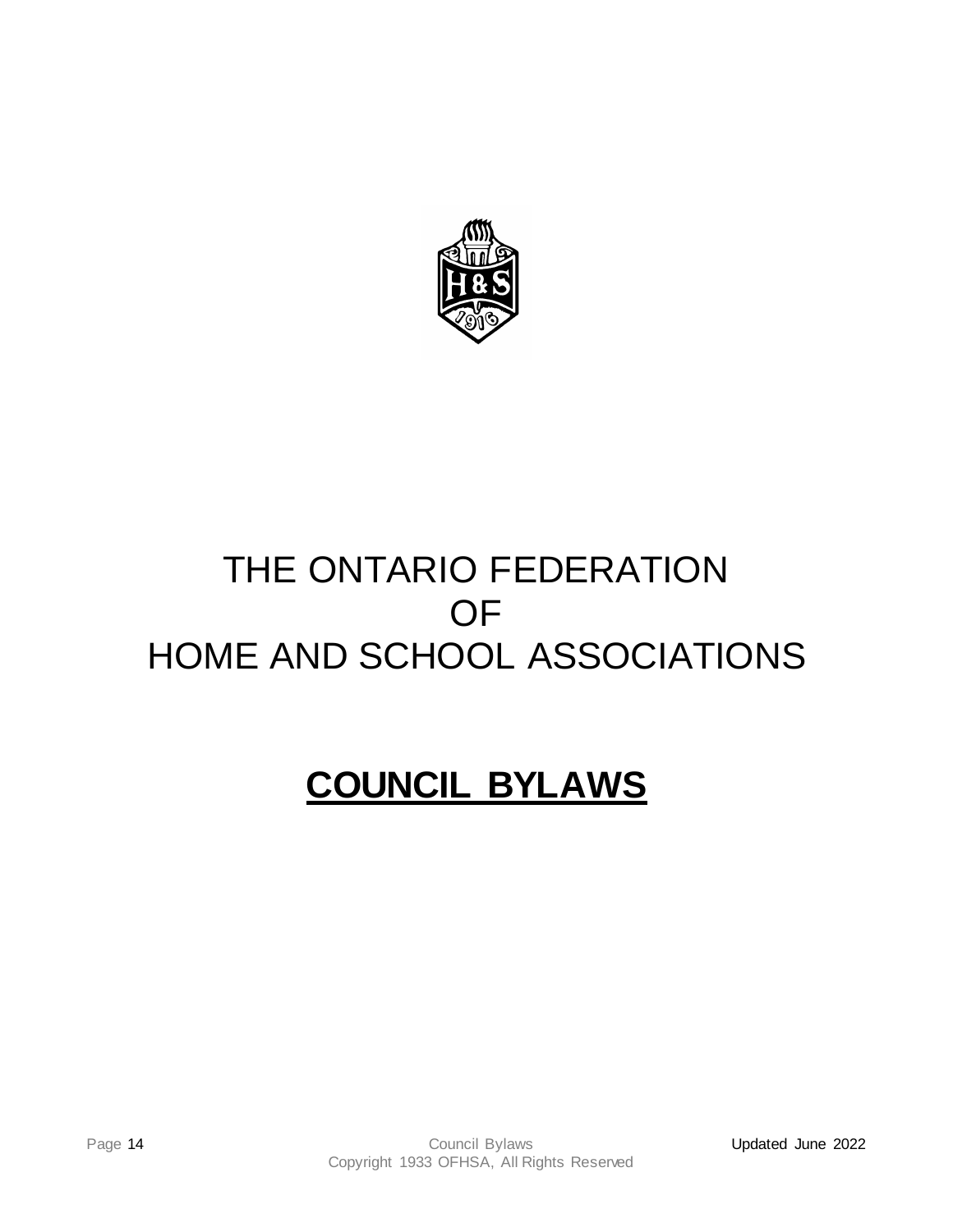#### **BYLAWS FOR HOME AND SCHOOL COUNCILS IN ONTARIO**

### **ARTICLE I ORGANIZATION**

- <span id="page-14-0"></span>1. Under the Constitution and Bylaws of the Federation, all Home and School Associations shall be grouped together in school board boundaries known as Home and School Councils.
- 2. The number and jurisdictions of Home and School Councils shall be determined by the Federation.
- 3. Each association within the jurisdictional limits of a Home and School Council shall, through its executive committee, elect a representative to the Home and School Council. This representative and the association president will represent the association at the Home and School Council.
- 4. The Federation may approve, upon the recommendation of a Home and School Council, the affiliation of school-oriented organizations with that Home and School Council, subject to yearly ratification by that Home and School Council.

#### **ARTICLE II MEMBERSHIP**

- <span id="page-14-1"></span>1. Membership in the Home and School Council shall consist of one elected Home and School Council representative and the president from each constituent association in the Home and School Council boundary. Home and School Council representatives shall be elected annually by the constituent associations.
- 2. Membership shall include Home and School Council Life Members, but no voting privileges are bestowed.

#### **ARTICLE III RESPONSIBILITIES OF A HOME AND SCHOOL COUNCIL**

- <span id="page-14-2"></span>1. Each Home and School Council shall prepare and submit for the approval by the Federation, bylaws governing its organization and administration. Home and School Council bylaws may be amended at any Home and School Council business meeting by a two-thirds (2/3) majority, a quorum being present, provided that each association within the Home and School Council receive a copy of the amendment(s) at least 15 days before the business meeting dealing with the amendment(s). Amendments to Home and School Council bylaws shall not become effective until approval is received from the executive committee or the board of directors of the Federation.
- 2. A Home and School Council shall be responsible for providing:
	- i) support to its constituent associations
	- ii) an opportunity for the sharing of information and ideas
	- iii) leadership development
	- iv) explanation to associations of the purpose of the Federation, its bylaws and policies.
	- v) opportunities to review and provide input into educational policies of the local school board and the provincial government
	- vi) the interpretation of Home and School to the larger community
- 3. A Home and School Council shall communicate information between the district school board and its constituent associations for local issues.
- 4. Each Home and School Council shall prepare and submit to the Federation, by October 31<sup>st</sup> annually:
	- i) an executive list for the current year
	- ii) a schedule of tentative meeting dates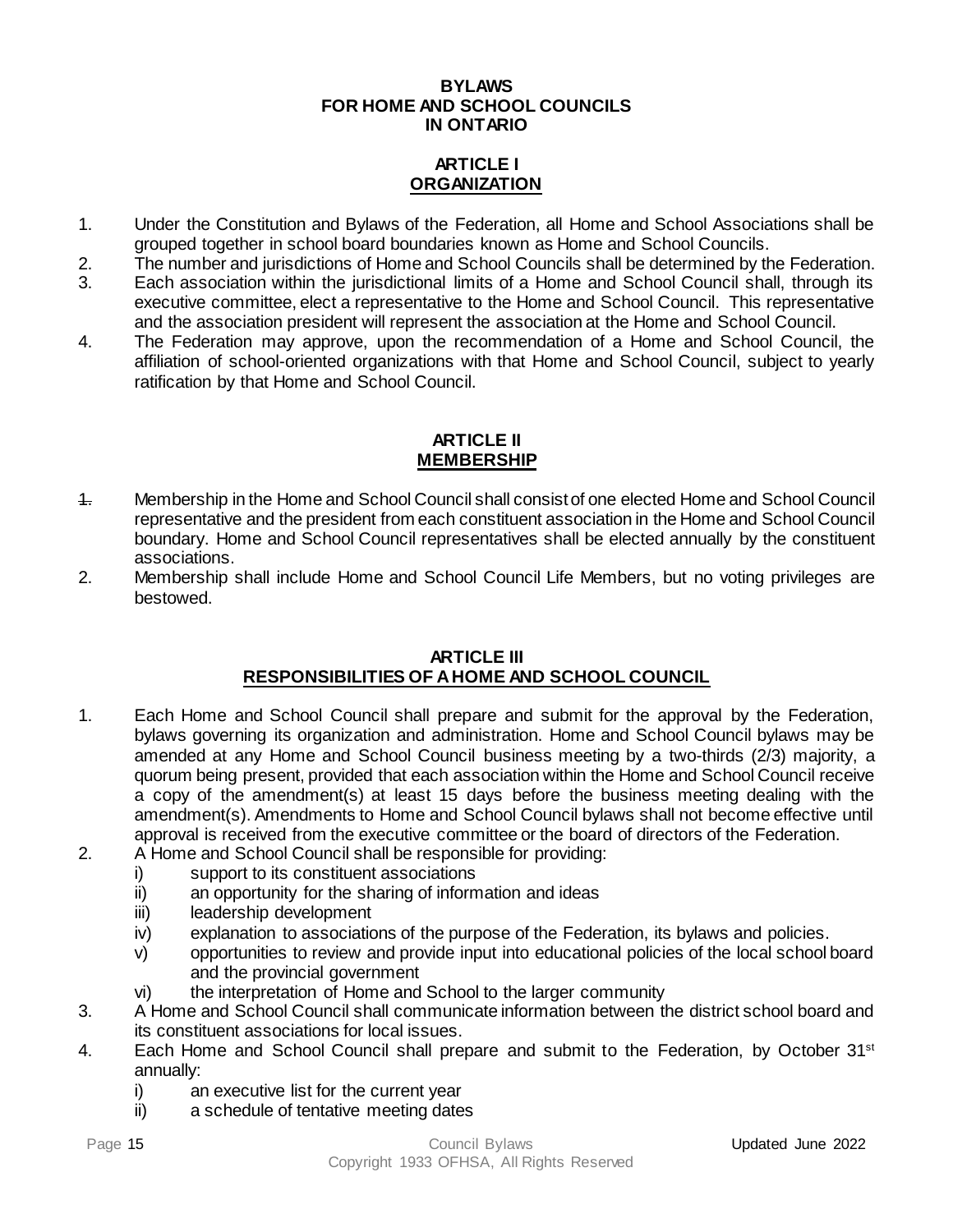- iii) a signed Verification of Financial Statements letter and accompanying year-end financial statement annually
- iv) a statement of the estimated financial needs and income of the Home and School Council for the current year

6. Each Home and School Council shall review the following items annually, from the associations they serve, to ensure accountability and policy observance:

- i) an executive list for the current year
- ii) a schedule of tentative meeting dates
- iii) a signed Verification of Financial Statements letter and accompanying year-end financial statement that was submitted annually to the Federation
- iv) an approved operating budget for the current year
- 7. Each Home and School Council shall, through the Federation, make recommendations concerning the formation of new associations within its jurisdiction.

#### **ARTICLE IV EXECUTIVE COMMITTEE**

- <span id="page-15-0"></span>1. Each Home and School Council shall elect officers who shall constitute the Home and School Council executive committee along with the appointed chairs of Home and School Council standing committees.
- 2. Unless otherwise stated in the approved bylaws of the Home and School Council, the following officers shall be elected:
	- President
	- Two or more Vice-Presidents
	- Secretary
	- Treasurer
	- Other officers as authorized in the approved Home and School Council bylaws
- 3. The officers of a Home and School Council shall be elected by ballots cast by its constituent association presidents and Home and School Council representatives forming the Home and School Council.
- 4. Home and School Council officers shall be elected for a one-year term of office and shall be eligible for re-election annually to serve subsequent consecutive terms of office. No officer shall hold the same office for more than four consecutive years without approval of the Home and School Council membership.
- 5. The absence without due cause of any executive committee member from three consecutive executive meetings shall constitute a vacancy and the absentee must be notified in writing by the secretary.

#### **ARTICLE V DUTIES OF THE OFFICERS**

- <span id="page-15-1"></span>1. The Home and School Council officers, as elected at their annual meeting, shall take office at the end of June.
- 2. As soon as possible after their election, the new Home and School Council officers shall meet to prepare:
	- i) a guideline of duties for each elected office
	- ii) an organizational chart of the Home and School Council executive committee to show the relationships between the officers and the chairs of the Home and School Council standing committees required for the forthcoming year
	- iii) a schedule of tentative meeting dates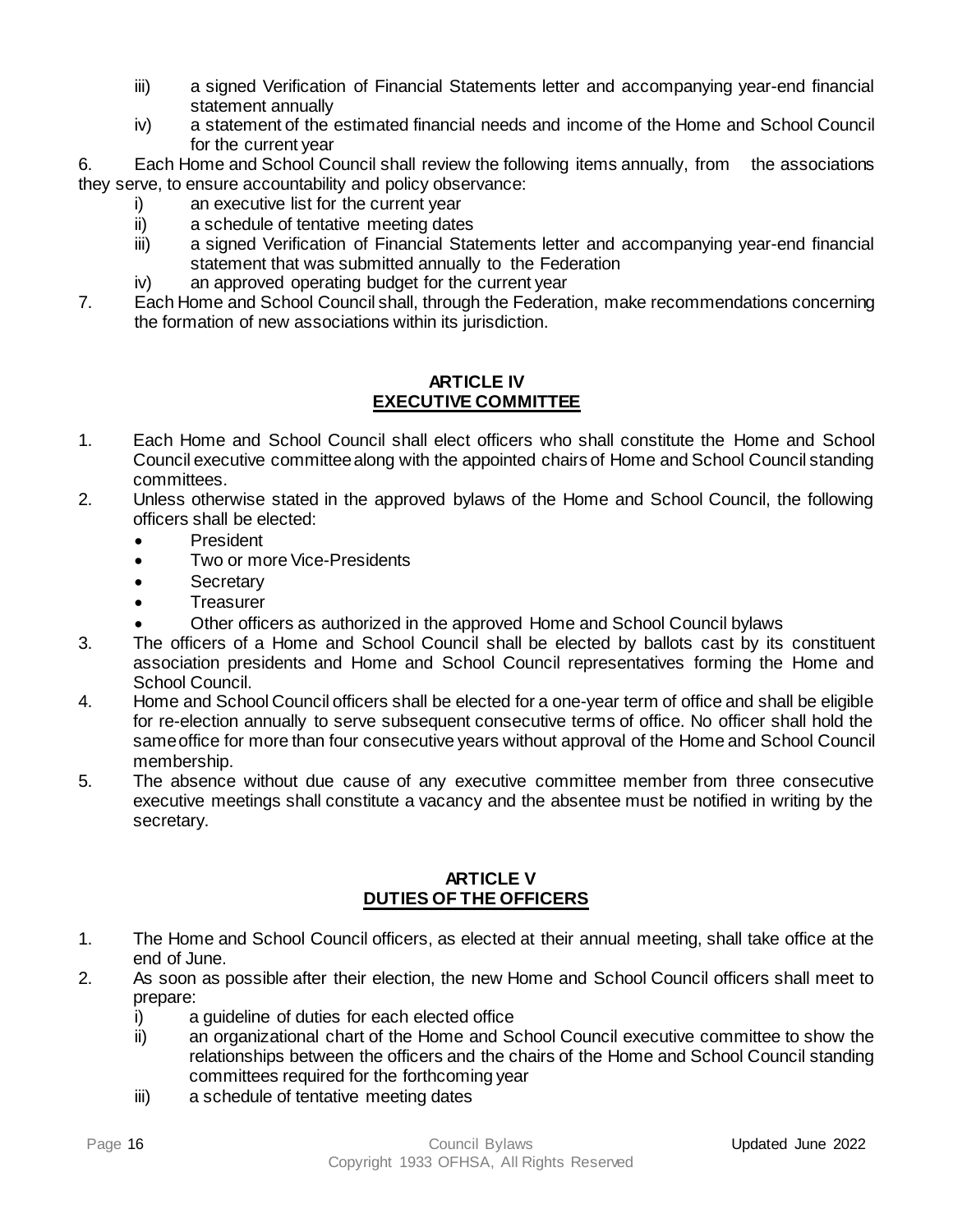- iv) a statement of the estimated financial needs and income of the Home and School Council for the forthcoming year
- 3. The president of the Home and School Council shall preside at all general meetings, executive committee meetings and special meetings, in addition to the annual meeting. The president of a Home and School Council, or a vice-president appointed by the executive, shall be an ex-officio member of all Home and School Council standing committees with the exception of the nominations committee.
- 4. No officer of the Home and School Council shall hold an additional office as a chair of a standing committee, but may accept appointment as chair of a temporary 'ad hoc' or special committee.
- 5. All Home and School Council officers and chairs of standing committees shall make regular reports concerning their activities and the functions for which they are responsible.
- 6. The treasurer shall:
	- i) establish a bank account for the Home and School Council funds with at least three signing authorities, all of whom shall be members in good standing
	- ii) present a current financial report and a current bank statement at each Home and School Council executive and general meeting
	- iii) submit all financial records (invoices, receipts, bank statements, financial reports, etc.) for verification annually (September 1st – August 31st)

#### **ARTICLE VI CHAIRS OF STANDING COMMITTEES**

- <span id="page-16-0"></span>1. Chairs of Home and School Council standing committees are members of the Home and School Council executive committee and hold office until their successors are appointed. Chairs of Home and School Council standing committees shall be appointed for a term of one year, but shall be eligible for re-appointment as chair of the same committee for a further year.
- 2. Each standing committee chair shall select the other members of the standing committee and prepare a proposed program for approval by the Home and School Council executive committee.

#### **ARTICLE VII MEETINGS**

- <span id="page-16-1"></span>1. Each Home and School Council shall meet at least three times per year and shall determine the number and type of meetings to be held according to its own needs.
- 2. Home and School Council meetings shall be business meetings and shall provide opportunities for sharing information and ideas, discussing current issues, reviewing policies and making recommendations.
- 3. Home and School Council meetings shall be attended by all Home and School Council representatives, and all presidents (or alternative vice-presidents) from constituent associations within the Home and School Council boundary and by the Home and School Council executive committee. Any association or communitymember may attend Home and School Council meetings as an 'observer'.
- 4. Only constituent associations in good standing shall be granted voting privileges. Proxy voting is prohibited. An 'association in good standing' must have association membership fees, the Association Insurance Fee and required documentation submitted annually to the Federation.
- 5. Home and School Council executive meetings shall be attended by the elected officers of the Home and School Council and the appointed chairs of standing committees. The number of Home and School Council executive committee meetings held shall be determined by the needs of the Home and School Council executive committee.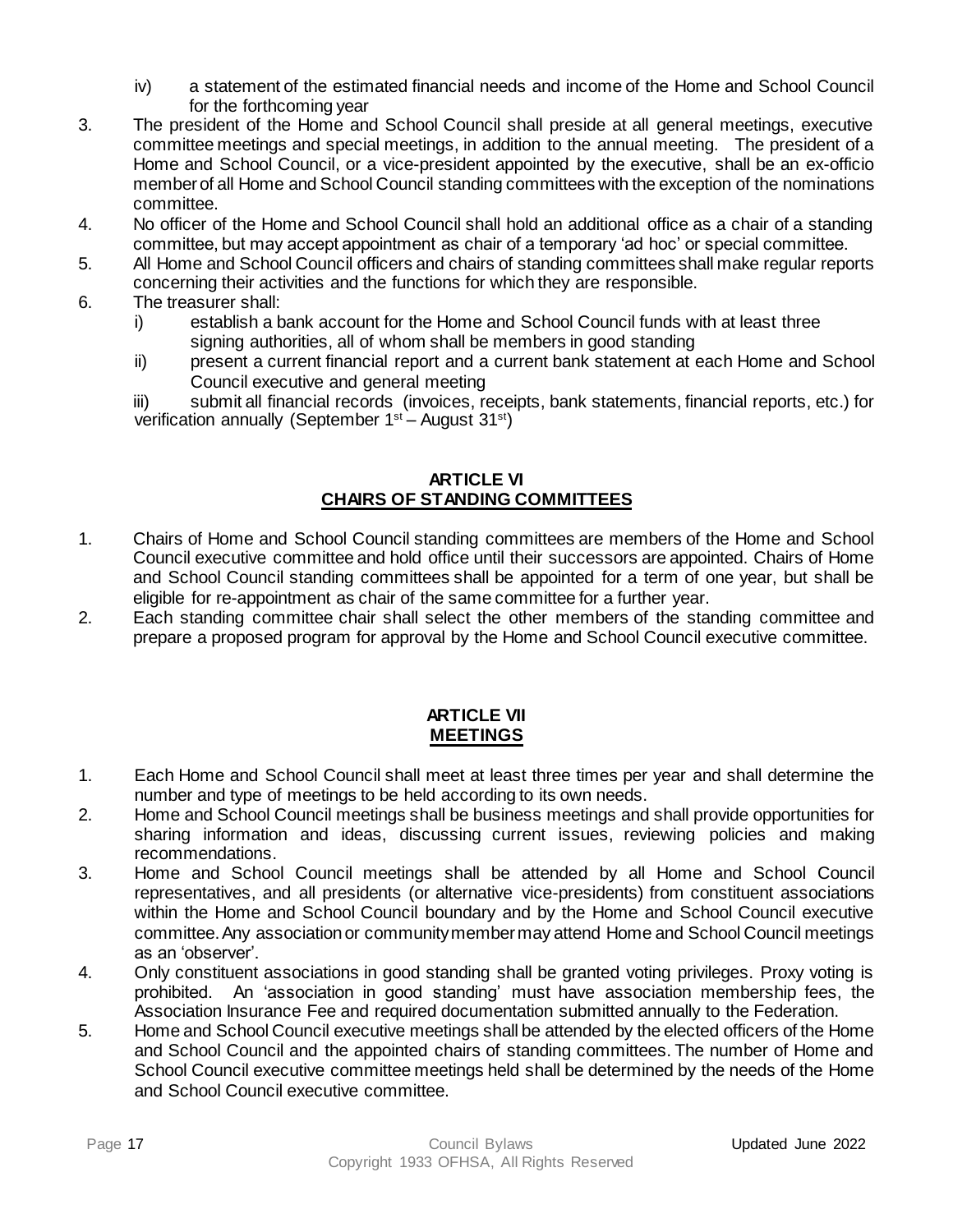- 6. General meetings shall be held as determined by the executive committee, and all members of the constituent associations within the Home and School Council shall be invited to attend. These meetings shall be held for the purpose of leadership training, workshops and general discussion of shared interests. Any official Home and School Council business transacted at these meetings shall be duly recorded in official minutes.
- 7. Each Home and School Council shall hold its annual meeting in the latter part of April or in the month of May. The annual meeting of the Home and School Council shall be a general meeting. The new executive committee, as elected at the annual meeting providing a quorum is present, may be installed at this meeting and shall take office at the end of June.
- 8. Special meetings shall be called by the president of the Home and School Council when deemed necessary, or when demanded in writing by three or more constituent associations. Such meetings shall deal only with the specific business for which the meeting was called and shall occur within 30 days from the receipt of the request to call such a meeting. All voting members of the Home and School Council must be notified at least two weeks prior to the Special Meeting.

#### **ARTICLE VIII ELECTION OF OFFICERS**

- <span id="page-17-0"></span>1. The Home and School Council representative and president of each constituent association shall be the voting delegates in the election of Home and School Council officers at its annual meeting.
- 2. Only constituent associations in good standing shall be granted voting privileges. Proxy voting is prohibited.
- 3. Members of the Executive Committee and Life Members of the Home and School Council may attend the annual meeting but shall have no vote unless specifically elected and accredited as a voting delegate of the constituent association.
- 4. The executive committee shall appoint a nominating committee no less than three months prior to the date of the annual meeting of the Home and School Council. The nominating committee should consist of not more than two persons from the executive committee and not more than three members in good standing from the membership at large.
- 2. Acceptance of appointment to the nominating committee by an individual shall not preclude the nomination of such individual for elected office.
- 3. Individuals who have served as federation officers shall be ineligible for election to office of a Home and School Council.
- 4. The nominating committee shall present to the executive committee, not later than three weeks prior to the annual meeting of the Home and School Council, a slate of nominees for office who are members in good standing and who have accepted their nomination in writing.
- 5. The executive committee shall present this slate of nominees for office to all voting members in good standing along with the notice of the Home and School Council annual meeting.
- 6. Additional nominations shall be accepted from the floor at the Home and School Council annual meeting, provided:
	- i) the person nominated shall be present as a member and shall agree to accept the nomination, or if absent from the meeting, shall have submitted a written acceptance of the nomination to the nominating committee
	- ii) such nomination shall be duly moved and seconded by members in good standing
- 7. In the event that one or more additional nominations shall be received at the Home and School Council annual meeting, the Home and School Council president shall:
	- viii) have the name or names of the additional nominees written on the slate presented to the nominating committee and shall hold an election for the office or offices contested
	- ix) appoint two tellers
	- x) hold a secret ballot by which members indicate a single preference for each contested office
	- xi) receive the results of the election from the tellers at the conclusion of their count: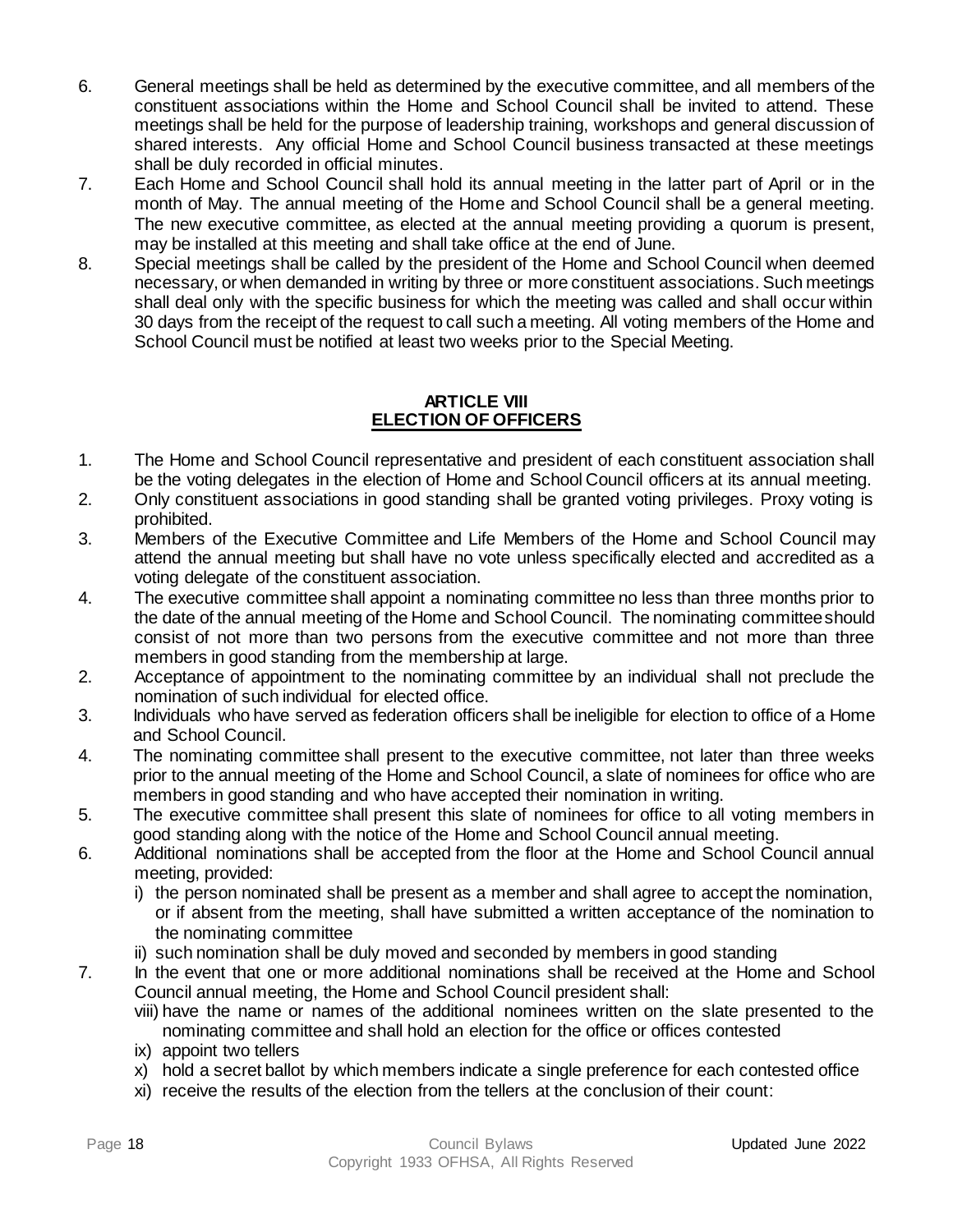a. all ballots shall be clearly marked to indicate the preferred candidate for each contested office

- b. candidates securing the greatest number of votes shall be declared elected
- xii) in the event of a tie vote, and without announcing that a tie exists, cast the deciding vote
- xiii) announce the name of the successful candidate for each office
- xiv)announce the name of each uncontested nominee as elected by acclamation

#### **ARTICLE X REMOVAL OF OFFICERS**

<span id="page-18-0"></span>1. The members of the Home and School Council may remove an officer by motion passed by at least two-thirds (2/3) of the votes cast at a general/special meeting, a quorum being present, for which notice was given and may, by a majority of votes cast, elect at that general/special meeting any eligible person for the duration of the term.

#### **ARTICLE XI REPLACEMENT OF OFFICERS DURING TERM**

<span id="page-18-1"></span>1. In the case of a vacancy of a Home and School Council executive position during a term of office, the executive committee may appoint a member in good standing to fill the position on an interim basis. Such appointments shall be recorded in the minutes of the executive and general meetings. All Home and School Council members shall be notified in writing of the vacancy immediately. An election to fill the position shall be held at a general meeting not less than 15 days following such notification. In the case of a vacancy of the Home and School Council president position, the office of past-president will remain unaffected.

#### **ARTICLE XIII EXECUTIVE COMMITTEE REPRESENTATION**

- <span id="page-18-2"></span>1. Home and School Councils, with 10 or more constituent associations, shall appoint annually, from the Home and School Council executive, a member to the executive committee of the Federation.
- 2. Ideally that member shall be one of the Home and School Council's presidents (past, present, 1<sup>st</sup> vice, 2<sup>nd</sup> vice)

#### **ARTICLE XIV HOME AND SCHOOL COUNCIL LIFE MEMBERS**

- <span id="page-18-3"></span>1. A Home and School Council wishing to honour a member for outstanding service to the Home and School Council shall be entitled to confer a Life Membership in the Home and School Council, in accordance with the procedures established by the Federation. A Life Member shall not have voting privileges. This honour may be conferred on:
	- i) Home and School members who have rendered outstanding service to the Home and School Council
	- ii) individuals not actively engaged in Home and School work who have made a special contribution to the Home and School Council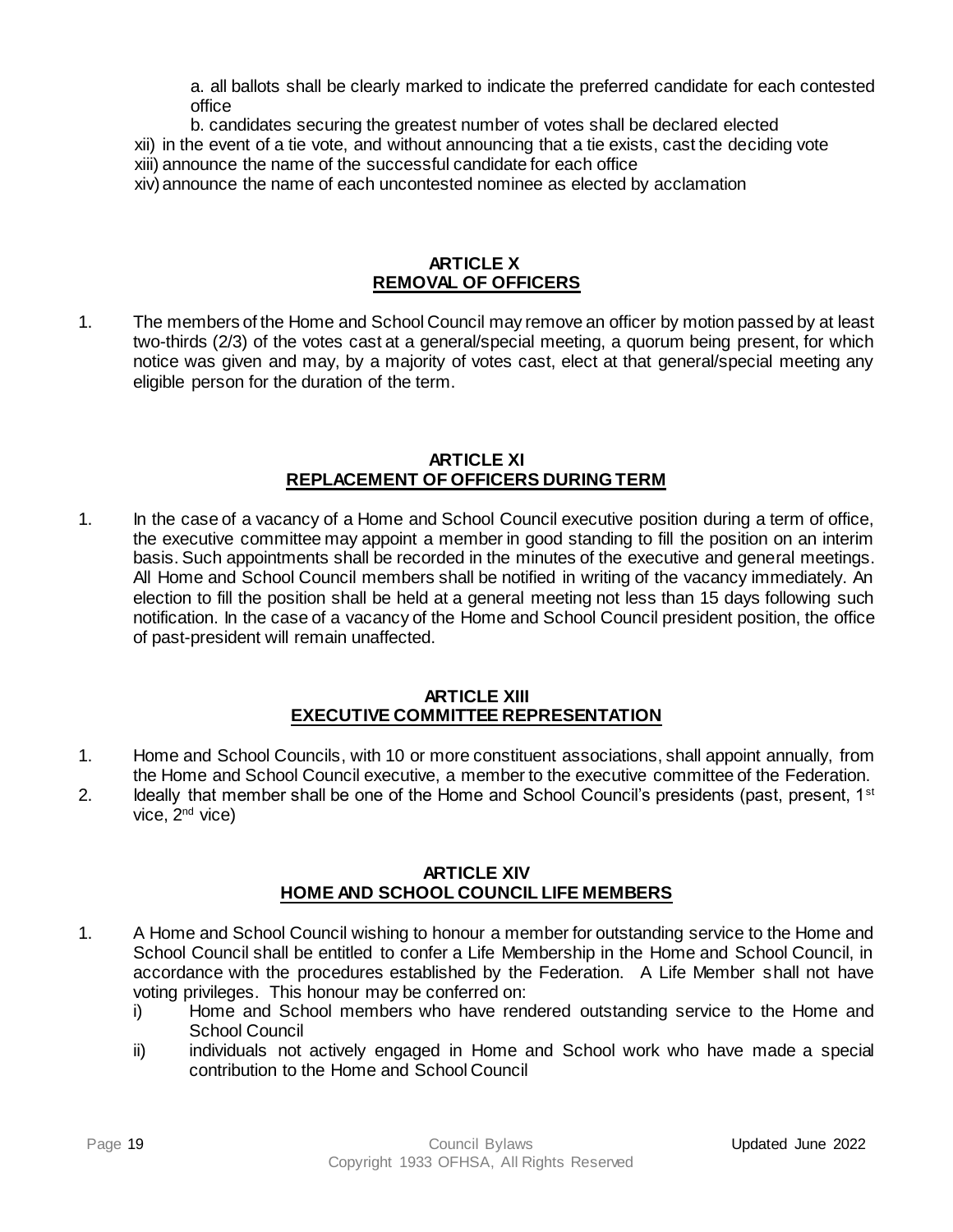#### **ARTICLE XV DISSOLUTION AND DORMANCY**

- <span id="page-19-0"></span>1. Any Home and School Council that wishes to disband or become dormant shall:
	- i) notify the Federation six weeks prior to the date of the next general meeting advising reasons for the proposed action
	- ii) Invite the Federation to speak at the general meeting
	- iii) notify the members, in writing, of the meeting to hold the vote for dormancy at least 15 days prior to the meeting
	- iv) hold a vote of the members at the general meeting; a two-thirds (2/3) majority of the members in good standing present, a quorum having been met, will be required to carry a motion for dormancy; this motion, if passed, will suspend the operation of the council for a period not to exceed four years
	- v) upon approval of dormancy, surrender to the Federation, its financial records and any funds belonging to the council.
- 2. All activities of the council shall cease.
- 3. If an council has not been reactivated within four years, the Federation shall begin the process for dissolution.

#### **ARTICLE XVI SUSPENSION AND EXPULSION**

- <span id="page-19-1"></span>1. The executive committee of the Federation shall have the authority to suspend or expel a Home and School Council which can be shown to be acting in a manner contrary to the beliefs, objectives, policies and bylaws of the Federation.
	- i) Subject to the giving of one month's notice, by registered mail, the executive committee of the Federation shall have the authority to demand the surrender of the charter of such a Home and School Council resulting in suspension.
	- ii) Upon suspension of the charter, the financial records of such a Home and School Council, and any Home and School Council funds, shall be held by

the Federation, in trust.

- iii) A Home and School Council shall have a period of one year in which to rectify the situation which led to the suspension of the charter and to request that the executive committee reinstate the charter.
- 2. The executive committee shall have the authority to reinstate the charter of the suspended Home and School Council or to proceed with final expulsion.

i) Upon reinstatement of the charter, the Home and School Council financial records and Home and School Council funds held in trust will be returned.

ii) Upon a determination to proceed with expulsion, the Home and School Council financial records and Home and School Council funds held in trust shall become the property of the Federation.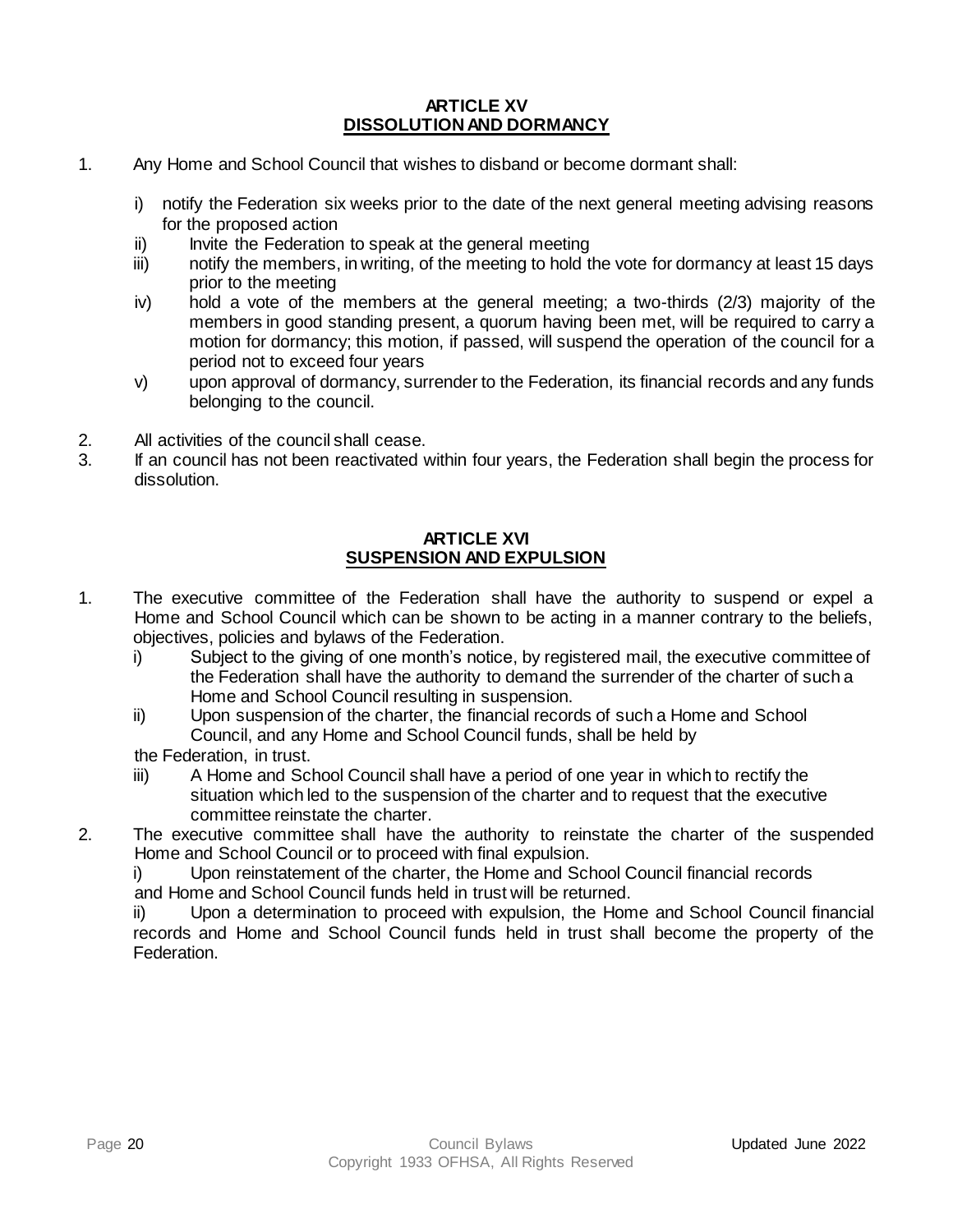

## THE ONTARIO FEDERATION OF HOME AND SCHOOL ASSOCIATIONS

# <span id="page-20-0"></span>**FEDERATION BYLAWS**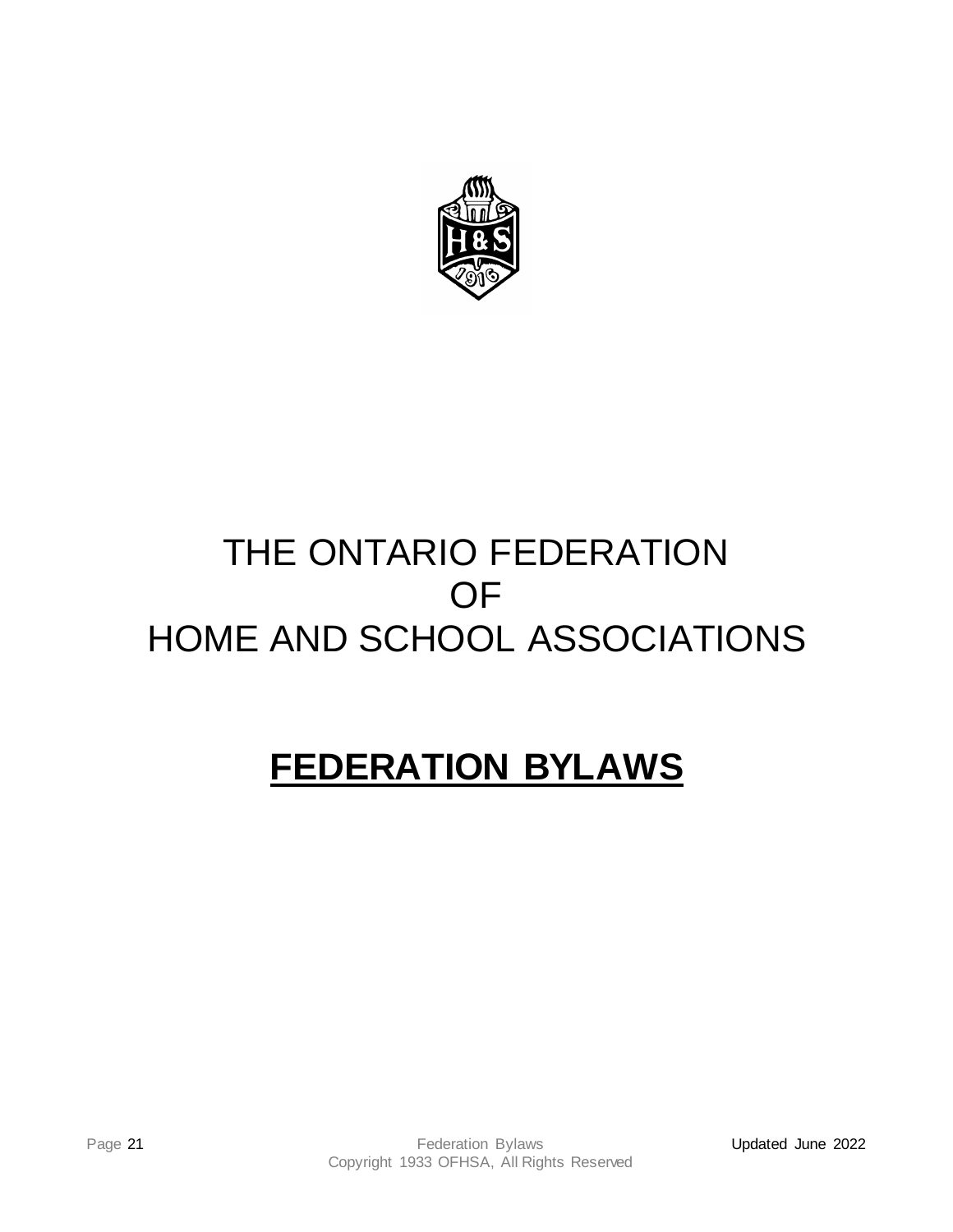#### **BYLAWS OF THE ONTARIO FEDERATION OF HOME AND SCHOOL ASSOCIATIONS**

#### **ARTICLE I OBJECTIVES**

<span id="page-21-0"></span>The Federation shall accept the Constitution ("Objects") of the Canadian Home and School Federation, as adopted in 1950, as follows:

- i) to promote the welfare of children and youth
- ii) to raise the standards of home life
- iii) to promote the care and protection of children and youth
- iv) to foster co-operation between parents and teachers in the training and guidance of children and youth, both during and after the school period
- v) to obtain the best for each child according to his physical, mental, social and spiritual needs
- vi) to give parents an understanding of the school and its work, and to assist in interpreting the school in all its aspects to the public
- vii) to confer and co-operate with organizations other than schools which concern themselves with the care and training of children and youth in the home, school and community; and with the education of adults to meet these responsibilities
- viii) to foster high ideals of citizenship and to promote through educational means, international goodwill and peace

#### **ARTICLE II ORGANIZATION**

- <span id="page-21-1"></span>1. Under the powers conferred upon the Federation by its letters patent the Federation may organize in any school in the Province of Ontario a Home and School Association for the promotion of the purposes and objects of the Federation.
- 2. Application for organization shall be made to the Federation through a Home and School member in good standing.
- 3. Acceptance of the Constitution and Bylaws of the Federation shall be the first requirement for organization.
- 4. The name of each Association shall include the words "Home and School".
- 5. A Charter shall be forwarded by the Federation to the association upon receipt of:
	- i) the annual federation fees of the charter members
	- ii) the initial bylaws of the association
	- iii) a "Record of New Association" form
- 6. The Federation shall organize all associations into school board groupings known as Home and School Councils. Where there is no organized Home and School Council in a school board jurisdiction the associations within the school board jurisdiction will be known as Lone Associations.
- 7. The Federation shall accept affiliate organizations deemed by the executive committee to have common interests and purposes with the Ontario Federation of Home and School Associations. These organizations shall pay the Federation Affiliate Fee as ratified at the Annual Meeting and shall have such privileges under the Terms of Reference as set by the Federation Board of Directors, but shall not have voting privileges.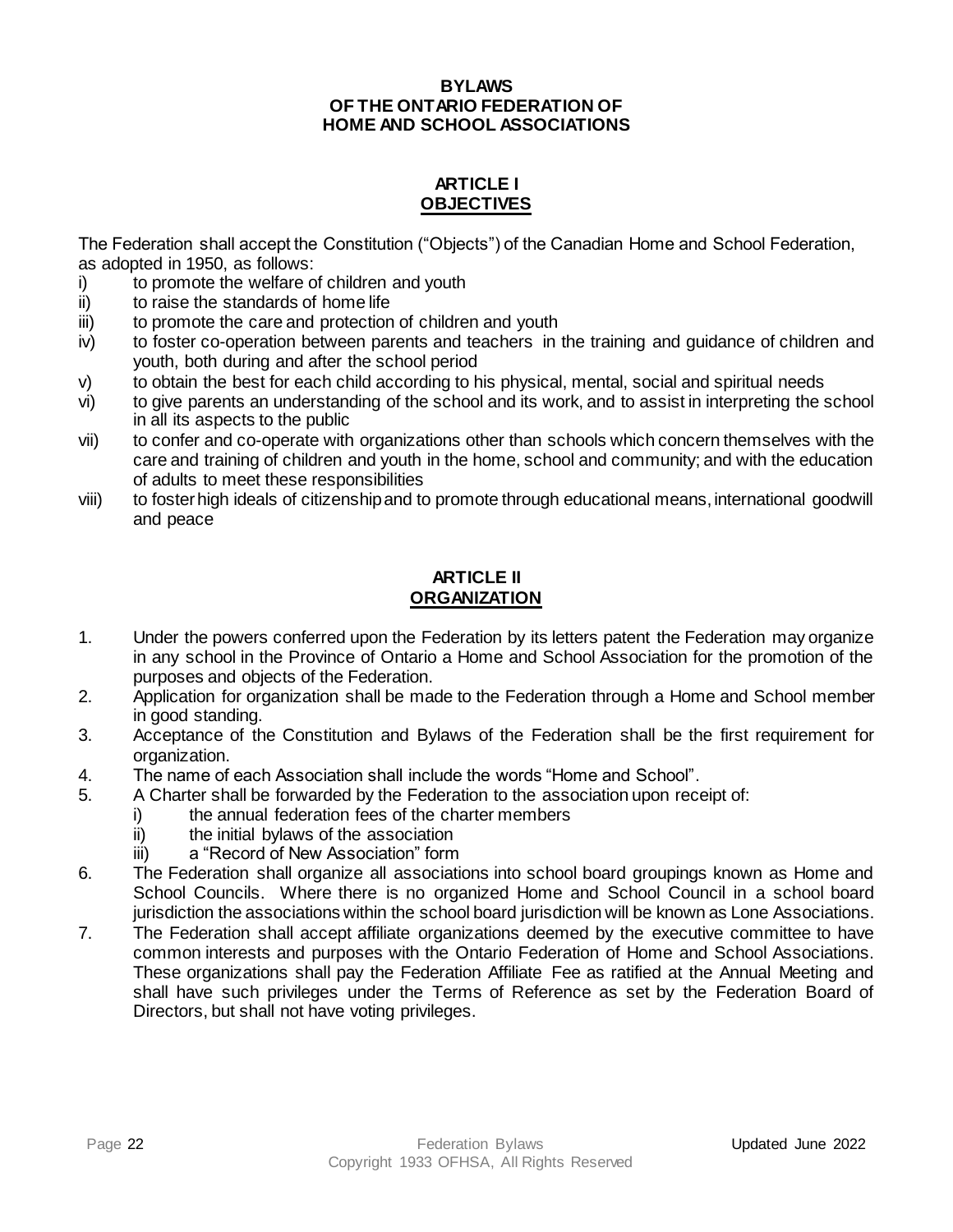- 9. The Board of Directors shall consist of:
	- Federation President
	- Three Federation Executive Vice-Presidents
	- Immediate Past-President of the Federation
	- **Federation Workgroup Leaders**
	- One representative from each Home and School Council with 10 or more associations
	- A maximum of four members-at-large appointed by the board of managers
	- Federation representative to the Canadian Home and School Federation

The board of directors shall not exceed 30 members and is required to meet at least three times per year. As an incorporated charity, the Federation must have a minimum of 3 directors.

- 10. Each member of the Federation Board of Directors shall be a member in good standing of a Home and School Association or an alumni member of the Federation or have purchased a special Federation membership for members-at-large of the board of directors.
- 11. The quorum for all sessions of the meetings of the board of directors shall be 50% of the elected and appointed members of the board.
- 12. The Executive Committee shall consist of:
	- Federation President
	- Three Federation Executive Vice-Presidents
	- Immediate Past-President of the Federation
	- One representative from each Home and School Council with 10 or more associations
	- This committee will meet at least four times a year and also will hire an Executive Director.
- 13. The Finance Workgroup shall consist of:
	- Federation President
	- Three Federation Executive Vice-Presidents
	- Finance Workgroup Leader
		- Immediate Past-President of the Federation
- 14. The Board of Managers shall consist of:
	- **Federation President**
	- Three Federation Executive Vice-Presidents
	- Immediate Past-President of the Federation
- 15. The Officers shall be:
	- **Federation President**
	- Three Federation Executive Vice-Presidents

#### **ARTICLE III POLICIES**

- <span id="page-22-0"></span>1. The following shall be the policies of the Federation:
	- i) The Federation and its component units (Associations, Home and School Councils) shall pursue activities to achieve its constitutional purposes and objectives.
	- ii) Membership in a Home and School Association shall be open to all persons, age 18 and over, who are interested in the welfare of children and youth, and who subscribe to the purposes, beliefs and objectives of the Federation.
	- iii) The Federation and its component units shall not interfere in the administration of any individual school, but shall, when necessary, make representation to the appropriate educational authorities, through proper Home and School channels.
	- iv) The Federation and its constituents shall co-operate with other agencies or organizations having interests in common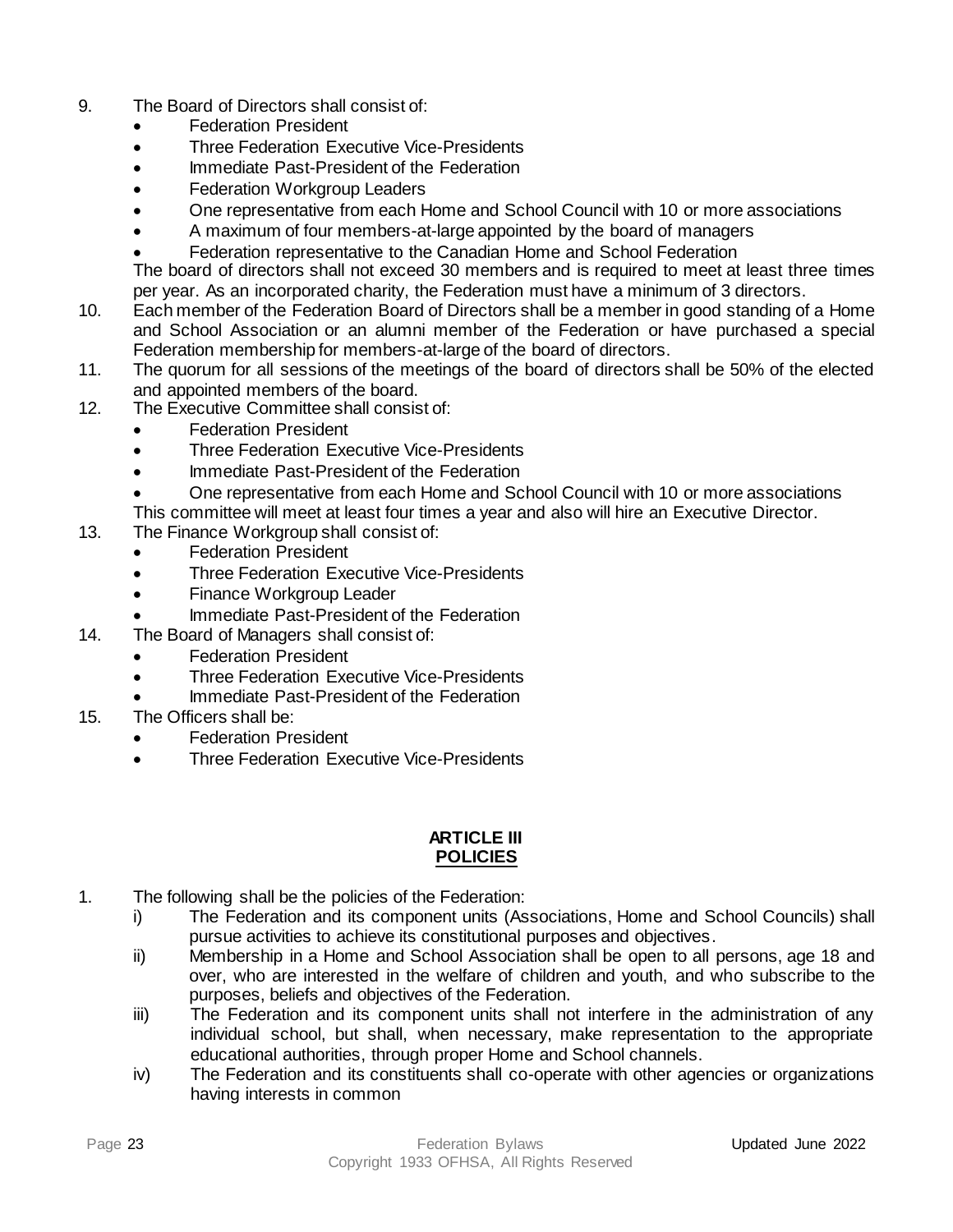- v) The Federation and its component units shall not support or endorse any political party or candidate.
- vi) The Federation and its component units shall only engage in fundraising activities when such funds are required to carry out their official program as determined by their members.
- vii) The Federation and its component units shall be a member of the Canadian Home and School Federation.

#### **ARTICLE IV MEMBERSHIP**

- <span id="page-23-0"></span>1. The Federation shall be composed of:
	- i) All organized units (Associations, Home and School Councils) in the Province of Ontario.
	- ii) Individuals whom the Federation Board of Directors has voted to make Life Members for valuable services rendered in the promotion of the work of the Federation.
	- iii) Individuals who have purchased an associate membership, without voting privileges, in the Ontario Federation of Home and School Associations under the Terms of Reference as set by the Federation Board of Directors and subject to ratification at the Annual Meeting.
	- iv) Groups who have purchased an affiliate membership in the Ontario Federation of Home and School Associations under the Terms of Reference as set by the Federation Board of Directors and subject to ratification at the Annual Meeting.
	- v) Individuals who have purchased an alumni membership in the Ontario Federation of Home and School Associations under the Terms of Reference as set by the Federation Board of Directors and subject to ratification at the Annual Meeting.
	- vi) Individuals who have purchased a member-at-large membership in the Ontario Federation of Home and School Associations under the Terms of Reference as set by the Federation Board of Directors and subject to ratification at the Annual Meeting.
	- vii) The Home and School year, for the purposes of membership, shall be October  $1<sup>st</sup>$  to September 30<sup>th</sup>.

#### **ARTICLE V MEMBERSHIP FEES**

- <span id="page-23-1"></span>1. The federation membership fee shall be based on:
	- i) the administrative needs of the Federation
	- ii) the needs of the Home and School Councils
- 2. The federation membership fee shall be determined by the Federation Board of Directors, subject to ratification at the Annual Meeting of the Federation.
- 3. The federation membership fee shall be remitted by the association to the Federation as soon as possible. Membership fees are essential to the proper functioning of the federation office. Voting status at the Annual Meeting will be determined by the memberships received in the federation office by December 31<sup>st</sup>.
- 4. The total funds thus collected shall be apportioned by the Federation to the following:
	- i) the Canadian Home and School Federation
	- ii) the administration of the Federation
	- iii) the Home and School Councils

#### **ARTICLE VI**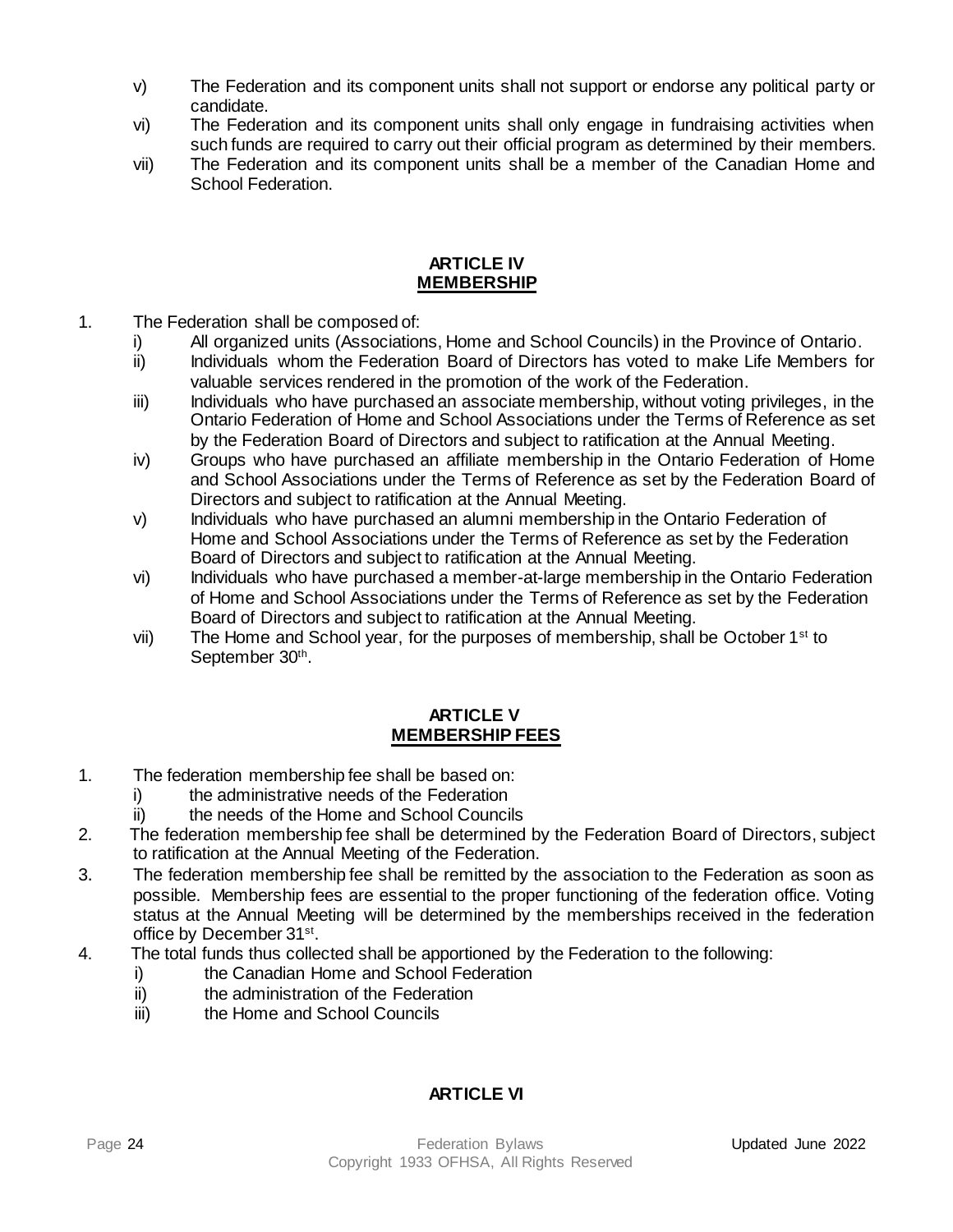### **NOMINATION AND ELECTION OF OFFICERS**

- <span id="page-24-0"></span>1. In the year nominated, all nominees must be members in good standing of the Ontario Federation of Home and School Associations by December 31st. The president and the executive vicepresidents shall be elected at the April meeting of the board of directors by members of the board. Persons eligible for the positions of president and executive vice-presidents shall include:
	- a) the elected members of the board of directors
	- b) any past executive vice-president of the Federation, having held office within the previous three years
	- c) current appointed members of the board of directors having served a term of two consecutive years
	- d) presidents and past-presidents of Home and School Councils with a minimum of 10 active associations, having held office within the previous three years

Members-at-large of the board of directors are not eligible for nomination and election as officers unless they have met criteria set out in b) or d).

- 2. The nomination and election process to be as follows:
	- 2.1 Nomination forms for the office of president and  $1<sup>st</sup>$ ,  $2<sup>nd</sup>$  and  $3<sup>rd</sup>$  executive vice-president shall be sent to:
		- a) Current members of the Federation Board of Directors
		- b) Home and School Councils
		- A list accompanying the nomination forms will indicate the names of all eligible persons.
	- 2.2 Subject to the nominees agreeing to stand for office, ballots will be prepared by the office on instruction from the Succession Planning Workgroup for voting at the April meeting of the board of directors.
	- 2.3 In the event that there are no members accepting a nomination for a certain position, nominations may be accepted from the floor at the April meeting of the board of directors. Persons accepting nominations from the floor must be present at the board of directors meeting, or have sent a written acceptance of the nomination.
	- 2.4 The federation officers shall be elected by majority vote. If no candidate receives a majority of votes, another ballot will be held with the candidate receiving the least votes dropped from the ballot. In the event of a tie vote, a second and third ballot will be held. If a tie remains, the decision will be made by drawing straws.
	- 2.5 The 1<sup>st</sup> executive vice-president shall automatically succeed to the office of the president when the office becomes vacant before another election due to the Incumbent being unable, through illness or other reasons, to complete a term of office. The office of past-president will remain unaffected.
	- 2.6 The 1<sup>st</sup> executive vice-president shall automatically succeed to the office of the president when the incumbent president, having completed two consecutive terms, is not eligible to serve again.
	- 2.7 The  $2^{nd}$  executive vice-president shall automatically succeed to the office of the 1<sup>st</sup> executive vice-president in the event of the vacancy of the  $1<sup>st</sup>$  executive vice-president during a term of office.
	- 2.8 The  $3<sup>rd</sup>$  executive vice-president shall automatically succeed to the office of the  $2<sup>nd</sup>$ executive vice-president in the event of the vacancy of the  $2<sup>nd</sup>$  executive vice-president during a term of office. The office of 3<sup>rd</sup> executive vice-president shall be filled on an interim basis by an appointee of the board of directors or the executive committee, whichever meets first.

Should any of the events outlined in items 2.5 to 2.8 occur, it shall be so recorded in the minutes, and the new president and executive vice-presidents named therein.

- 3. The president and the executive vice-presidents shall take office at the end of the Annual Meeting following their election and shall hold office until the end of the next Annual Meeting.
- 4. Each officer shall be elected for a term of one year, but may stand for re-election for an additional year. No officer shall hold the same office for more than two consecutive years.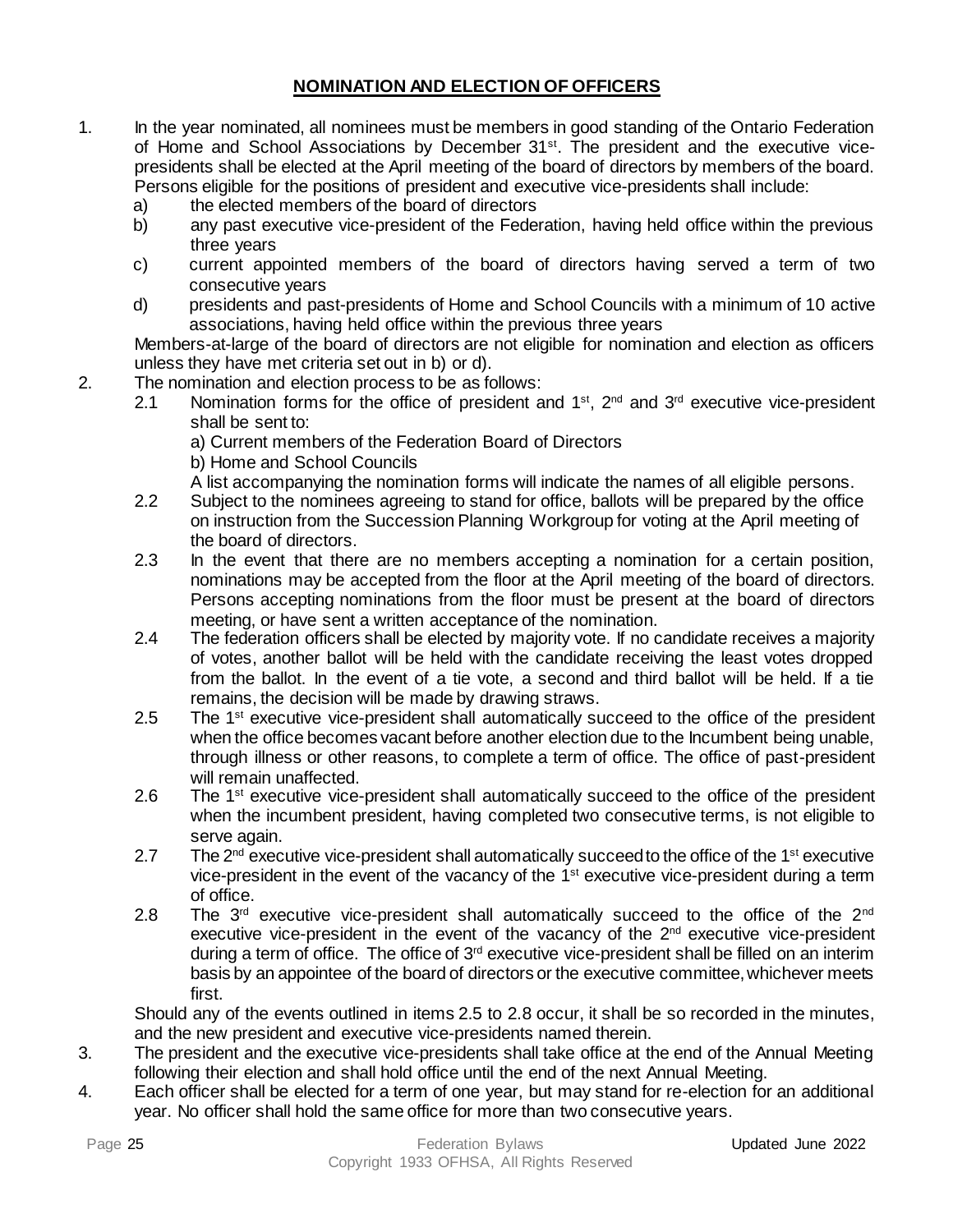5. No member of the board of directors shall hold more than one position on the board of directors, except under special circumstances and only in an acting capacity as approved by the executive committee.

#### **ARTICLE VII NATIONAL REPRESENTATIVES**

- <span id="page-25-0"></span>1. The board of directors shall appoint annually a federation representative to the national federation (CHSF) and an alternate.
- 2. The appointed federation representative shall automatically, upon appointment to office, become a member of the board of directors of both the provincial and national federations. The CHSF director's term shall be for twelve months and will begin on September  $1<sup>st</sup>$ . The same term shall apply for the named alternate.
- 3. The Federation is entitled to one (1) vote at the CHSF Annual General or Special Meeting. This vote shall be held by the appointed OFHSA representative or the named alternate.
- 4. In the event that there is no federation representative appointed, the responsibility for representation shall automatically be filled by one of the OFHSA officers, as determined by the board of directors.
- 5. The holding of a position as the federation representative to the national federation shall not be considered an additional position in conflict with the duties of a member of the board of directors.

#### **ARTICLE VIII RESPONSIBILITIES OF THE BOARD OF DIRECTORS**

- <span id="page-25-1"></span>1. The board of directors of the Federation, as required by the letters patent, under the Corporations Act of Ontario, shall be responsible for conducting the affairs of the Federation during the interim between Annual Meetings, and such authority shall be exercised in accordance with the directives passed at Annual Meetings.
- 2. During the interim between its meetings, the board of directors shall delegate to the executive committee as many of the corporate powers of the Federation as the board of directors has powers to exercise, and the executive committee, in exercising such powers shall be deemed to be acting on behalf of the board of directors.
- 3. The board of directors, through the Home and School Councils, shall be responsible for the organization of all new associations and Home and School Councils in the Province of Ontario.
- 4. The board of directors shall request such items as executive lists, verified financial statements of the previous year, an operating budget for the current year and projected meeting dates from the Lone Associations which they serve, to ensure accountability and policy observance.
- 5. All regulations made by or on behalf of the board of directors in the exercise of the corporate powers of the Federation, and in force at the time of the Annual Meeting, shall be submitted to the Annual Meeting for ratification; the Annual Meeting failing to ratify any regulations, such regulations shall cease to have force and effect.
- 6. It is the responsibility of all members of the board of directors to attend the board of directors meetings. In the event that a leader of a Federation Workgroup is unable to attend, a member of the Federation Workgroup may be invited by the Federation President to represent the workgroup.
- 7. The leaders of ad hoc workgroups will be invited to attend at least one meeting of the board of directors per year.
- 8. The board of directors shall establish the list of Federation Workgroups and accompanying terms of reference on an annual basis*.*

### **ARTICLE IX**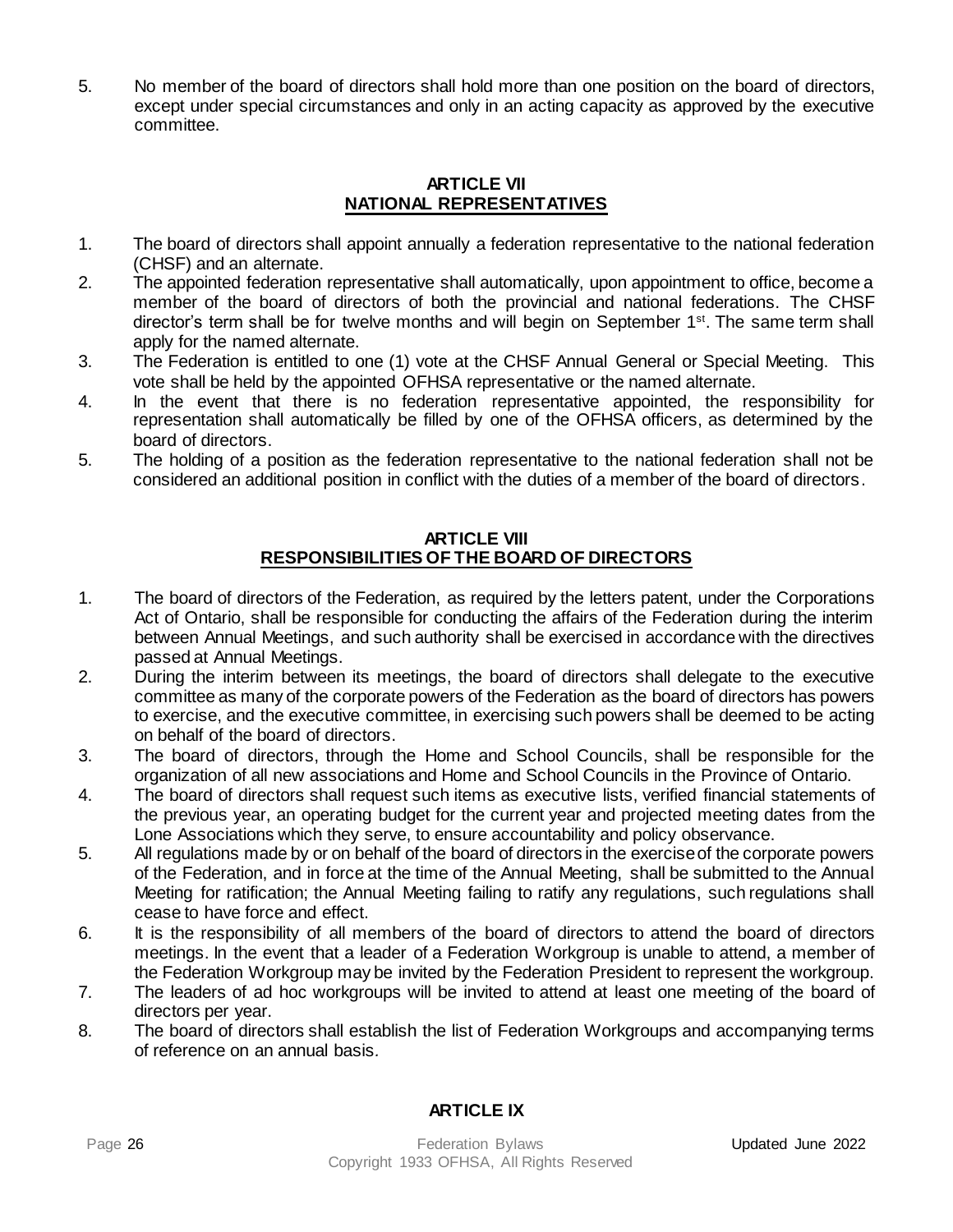#### **RESPONSIBILITIES OF THE EXECUTIVE COMMITTEE**

- <span id="page-26-0"></span>1. Between meetings of the executive committee the corporate powers of the Federation may be exercised by a board of managers with respect to matters of a routine administrative nature or matters as directed by the executive committee.
- 2. Within thirty days following the Annual Meeting the executive committee shall appoint the leaders of the Federation Workgroups as previously determined by the board of directors according to the list of candidates recommended by the board of directors. Immediately upon their appointments, leaders of the Federation Workgroups shall become members of the board of directors, and shall hold offices until the end of the next Annual Meeting or until their successors are appointed. The term of service for members of Federation Workgroups shall coincide with that of the leaders.
- 3. The executive committee shall have the authority to suspend or expel associations and Home and School Councils, whose activities can be shown to be contrary to the policies and bylaws of the Federation.
- 4. The executive committee shall employ a person to be known as the executive director of the Federation and shall determine the terms of employment and duties of such person. The executive director shall attend and record the proceedings at the Annual Meeting and at all meetings of the board of directors, executive committee and the board of managers, but without the right to vote. The executive director shall perform other duties as shall from time to time be authorized by the executive committee.
- 5. The executive committee shall employ/appoint an individual to be the treasurer of the Federation and shall determine the terms of employment/reference and duties of the position. The treasurer shall be responsible for arranging the annual financial audit. An appointment as treasurer is not considered an additional position in conflict with the duties of a member of the board of directors.
- 6. It is the responsibility of all members of the executive committee to attend the executive committee meetings.

#### **ARTICLE X RESPONSIBILITIES OF THE FINANCE WORKGROUP**

- <span id="page-26-1"></span>1. The Finance Workgroup shall include but not be limited to:
	- Federation President
	- Three Federation Executive Vice-Presidents
	- Immediate Past-President of the Federation
	- Finance Workgroup Leader
- 2. The Finance Workgroup shall be responsible for the investments of the Federation.
- 3. The Finance Workgroup is responsible for preparing an annual budget for the Federation and the allocation of funds for Home and School Councils.

#### **ARTICLE XI RESPONSIBILITIES OF THE BOARD OF MANAGERS**

- <span id="page-26-2"></span>1. The Board of Managers shall consist of:
	- Federation President
	- Three Executive Vice-Presidents
	- Immediate Past-President of the Federation
- 2. The board of managers is responsible for matters of a routine administrative nature and other matters as directed by the executive committee.
- 3. The executive committee, through the board of managers may employ all necessary clerical and other assistance, make all disbursements and expenditures necessary in the exercise of the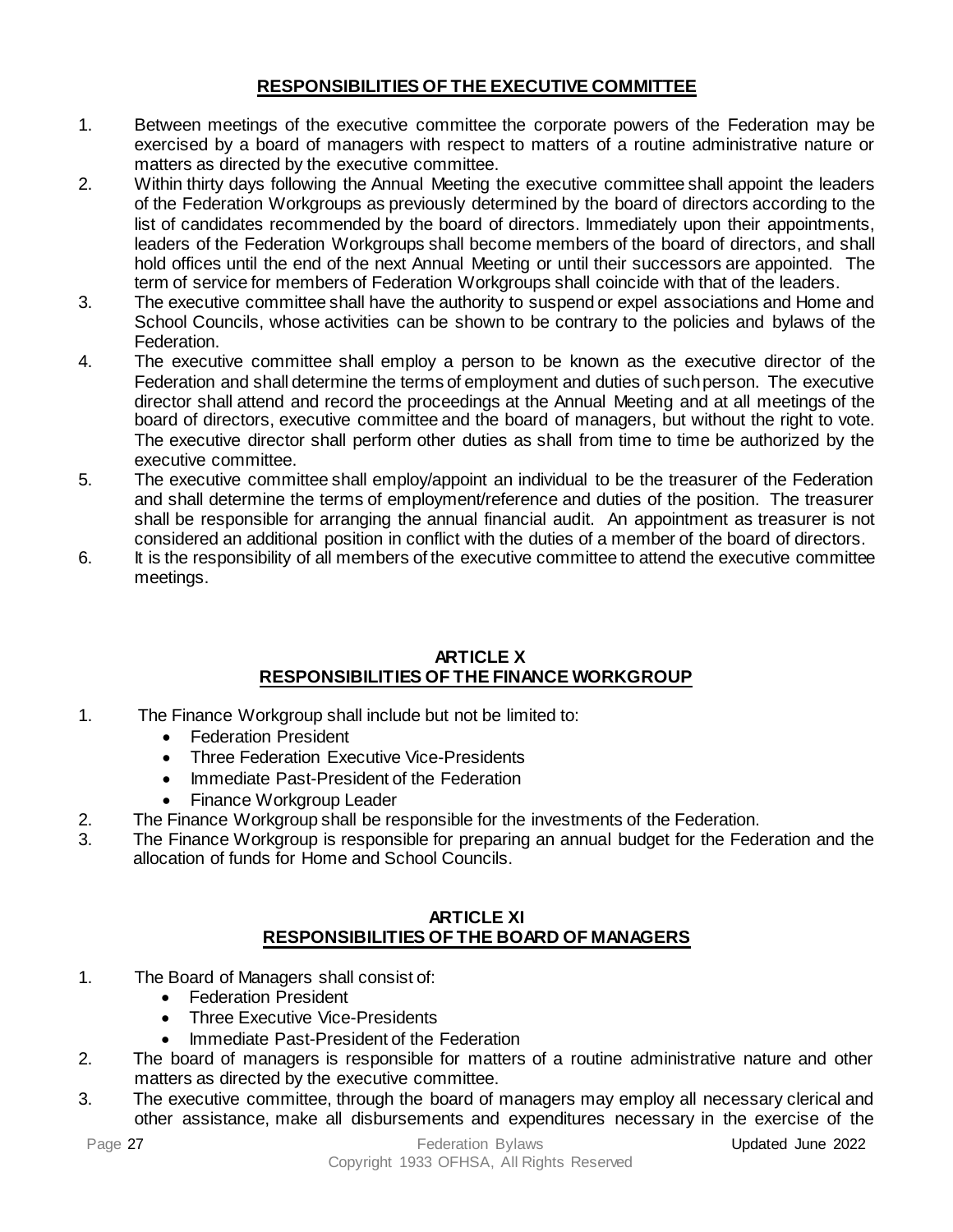corporate powers of the Federation and such other responsibilities as may be assigned to it from time to time.

- 4. The board of managers will ensure that the annual audit is done.
- 5. The OFHSA President may from time to time invite non-voting guests to attend executive committee meetings and board of directors meetings.

#### **ARTICLE XII DUTIES OF FEDERATION OFFICERS**

#### <span id="page-27-0"></span>1. PRESIDENT:

The President of the Federation shall give executive direction and leadership as the chair of the board of directors, the executive committee and the board of managers, and shall preside at the Annual Meeting. The president shall conduct all federation meetings in accordance with Robert's Rules of Order Newly Revised, which shall govern the Federation in all cases, unless there is conflict with the Federation's Constitution or Bylaws or with any special rules of order the Federation may adopt.

#### 2. EXECUTIVE VICE-PRESIDENTS

An Executive Vice-President of the Federation, at the request of the president, shall preside in the absence of the president and shall assume such duties of executive co-ordination as may be assigned by the board of directors, the executive committee or the president. All executive vicepresidents shall assume responsibility for Federation Workgroups in the absence of Workgroup Leaders.

#### **ARTICLE XIII FEDERATION MEETINGS**

- <span id="page-27-1"></span>1. The board of directors shall meet at least three times during the year.
- 2. The executive committee shall meet at least four times during the year, of which two meetings shall precede meetings of the board of directors.
- 3. The board of managers shall meet as required, but not more frequently than once a month.
- 4. Special meetings of the board of directors or the executive committee shall be called by the president if deemed necessary, but will be called in any event if demanded:
	- i) by at least one-third of the members of the board of directors, in writing
	- ii) by at least one-third of the members of the executive committee, in writing

At a special meeting of the board of directors or the executive committee no business shall be dealt with other than that mentioned specifically in the notice of such meeting.

- 5. Notice of meetings of the board of directors shall be sent at least two weeks before each meeting. Notices of meetings of the executive committee and the board of managers shall be sent at least ten days before each meeting.
- 6. A copy of the minutes of the meetings of the board of directors, executive committee and the board of managers shall be sent to all members of the board of directors and Home and School Council presidents as soon as possible following the conclusion of each meeting.

#### **ARTICLE XIV FEDERATION WORKGROUPS**

<span id="page-27-2"></span>1. A federation officer shall act as a resource person on federation procedures, and provide a liaison with the executive committee. The president and executive vice-presidents shall not, automatically, be ex-officio members of a standing, temporary or "ad hoc" or "special" workgroup of the Federation, with the exception of the Finance Workgroup, but may be invited by the workgroup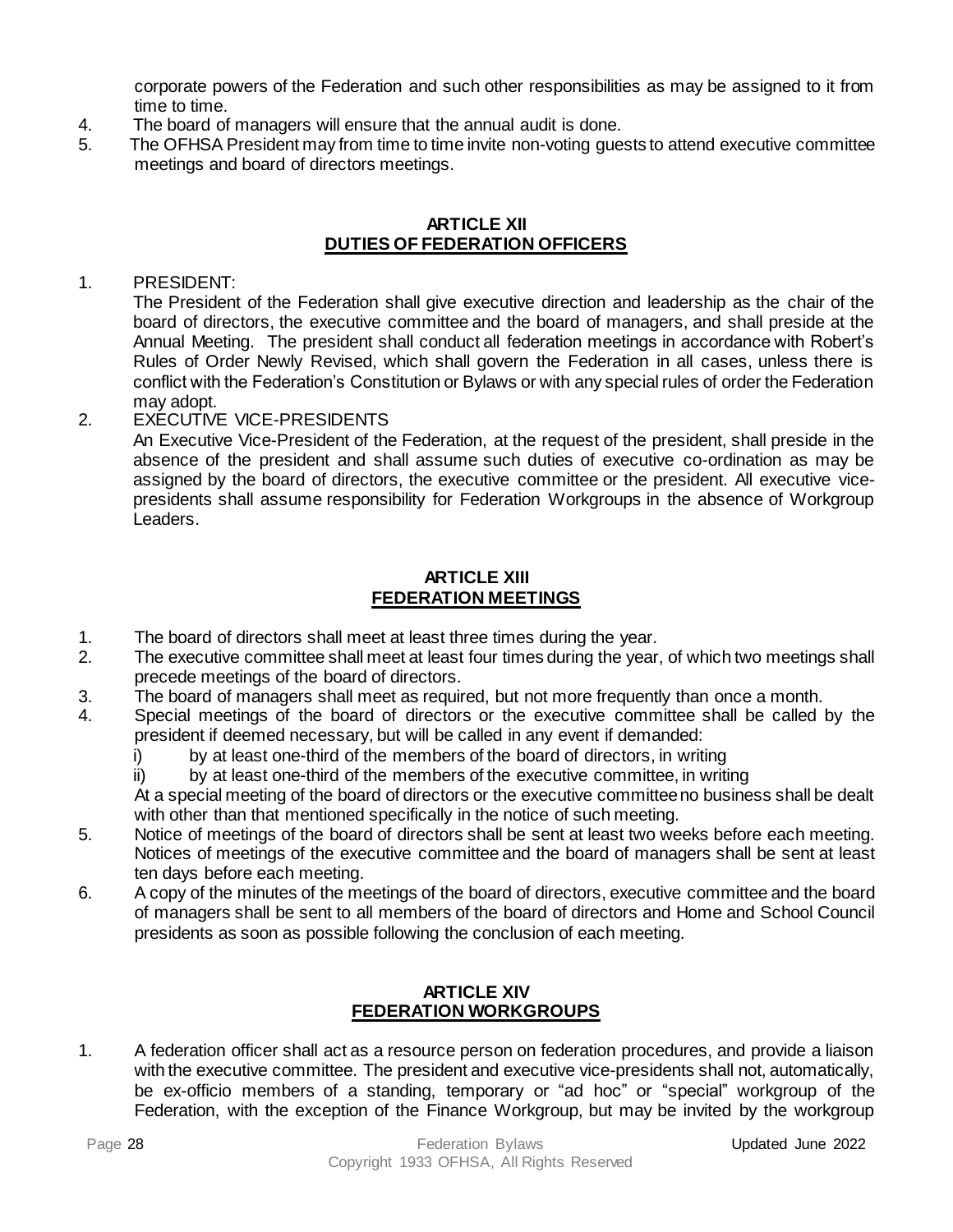leader to attend a specific meeting. All executive vice-presidents shall assume responsibility for Federation Workgroups in the absence of Workgroup Leaders.

- 2. As soon as possible after appointment, each leader of a Federation Workgroup shall submit to the executive committee an outline of the proposed workgroup program for the year and a statement of the estimated financial needs for the forthcoming year to the Finance Workgroup by August 1<sup>st</sup>.
- 3. Each leader of a Federation Workgroup shall present a written report of the work of the workgroup to meetings of the board of directors.
- 4. At its meeting preceding the Annual Meeting, the board of directors shall review the activities of the Federation Workgroups in order to determine which workgroups (maximum 24) may be needed for the coming year. This list of workgroups and their approved terms of reference shall be forwarded to the executive committee following the Annual Meeting.
- 5. Leaders of Federation Workgroups shall be appointed for a one-year term of office and shall be eligible for re-appointment annually as leader of the same workgroup for subsequent consecutive terms of office. No leader shall serve more than four consecutive years in the same office on the same workgroup, except where extensions of tenure are approved by the Federation Board of Directors. No leader shall serve more than six consecutive years in appointed offices except where extensions of tenure are approved by the Federation Board of Directors.

#### **ARTICLE XV VACANCIES ON THE BOARD OF DIRECTORS**

- <span id="page-28-0"></span>1. Any member of the executive committee who fails to attend two consecutive meetings of the executive committee shall be deemed to have vacated the office held.
- 2. Any member of the board of managers who is absent from two consecutive meetings of the board of managers shall be deemed to have vacated the office held.
- 3. Other members of the board of directors failing to attend a meeting of the board of directors shall provide reasons in writing to show cause why they should not be considered as having resigned.
- 4. In the event of a federation workgroup leader vacancy, the executive committee shall appoint a replacement from within the workgroup concerned or another individual they deem acceptable. In the event of the resignation of a member-at-large, the board of managers may appoint another individual to the board in that capacity until the end of that term of office.

#### **ARTICLE XVI ANNUAL MEETING**

#### <span id="page-28-2"></span><span id="page-28-1"></span>1. DATE LINE

The Annual Meeting of the Federation shall be held no later than May 10<sup>th</sup>. The time and place of the Annual Meeting shall be determined by the board of directors.

<span id="page-28-3"></span>2. QUORUM

 The quorum for the Annual Meeting shall be based on the total potential vote, and 5% (five percent) of this potential vote shall constitute the quorum.

### <span id="page-28-4"></span>3. VOTING

i) Voting at the Annual Meeting shall be by accredited delegates only. Votes shall not be cast by proxy. Each association president or elected alternate shall be considered a voting delegate, representing the first 25 members of that association. Additional voting delegates may be elected by each association based on the membership records in the federation office as of December 31<sup>st</sup> prior to the Annual Meeting as follows:

| # of Members | # of Voting Delegates |
|--------------|-----------------------|
| $1 - 25$     |                       |
| 26-50        |                       |
| $51 - 75$    | З                     |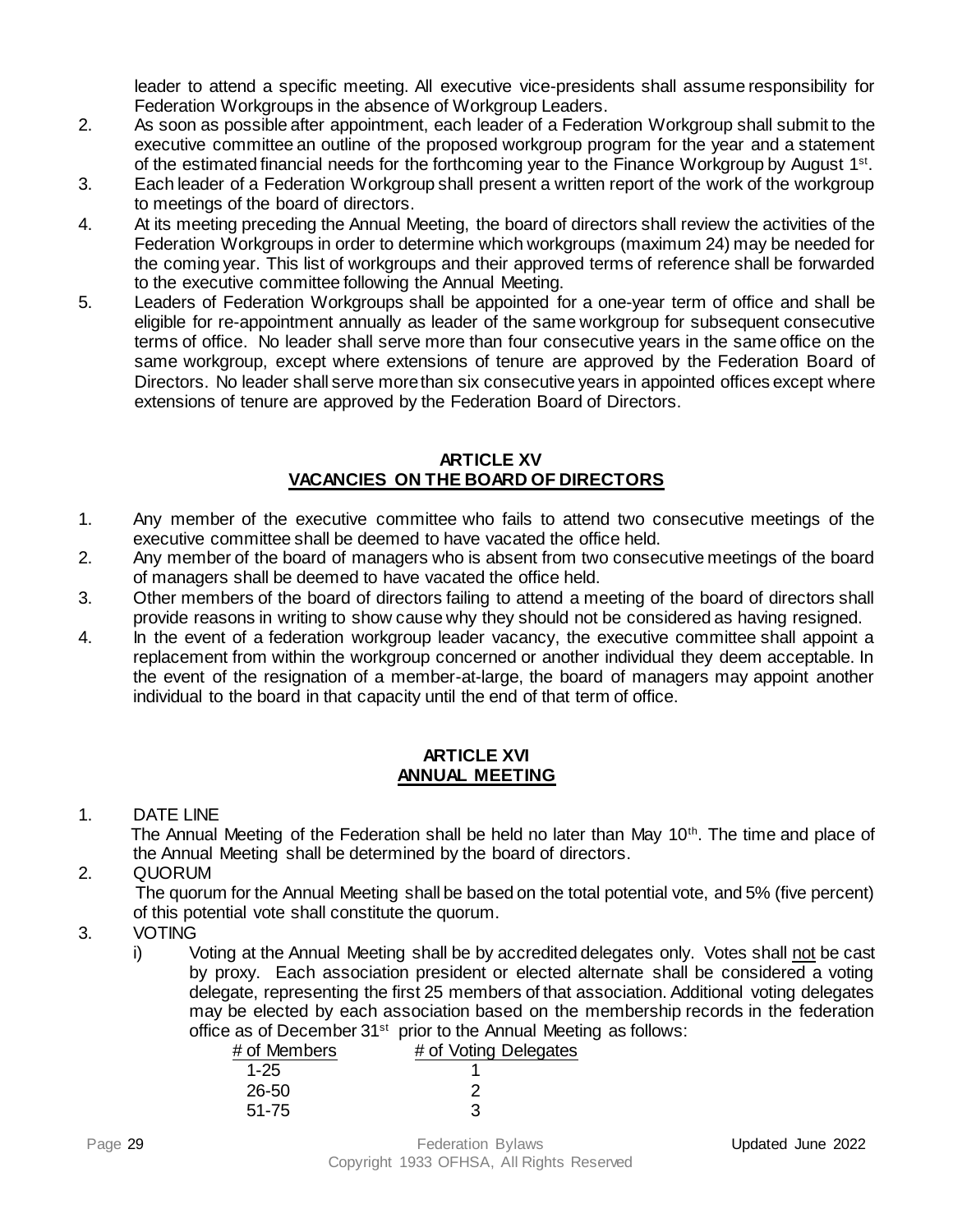| 76-100     | 4 |
|------------|---|
| 101-125    | 5 |
| 126-150    | 6 |
| 151 & over |   |
|            |   |

- ii) Members of the board of directors and Life Members of the Federation may attend the Annual Meeting but shall have no vote unless specifically elected and accredited as a voting delegate by their own association.
- iii) Alumni members of the Federation may attend the Annual Meeting but shall have no vote unless specifically elected and accredited as a voting delegate by an association.
- iv) The Chair is given the right to vote only in the event of a tie vote. In this situation, the Chair need not be elected as an accredited delegate to do so.

#### <span id="page-29-0"></span>4. AMENDMENTS TO BYLAWS

- i) Bylaws of the Federation shall be amended only at the Annual Meeting of the Federation by a two-thirds (2/3) vote of the members present and entitled to vote, a quorum being present.
- ii) Amendments to the bylaws of the Federation may be proposed by any member, upon approval by an Association, Home and School Council, Federation Executive Committee, or the Federation Board of Directors, and by the Policy Workgroup of the Ontario Federation.
- iii) The notice of motion to amend the bylaws shall be received by the federation office no later than February 1<sup>st</sup> of each year and shall be sent out not later than 45 days prior to the Annual Meeting.
- <span id="page-29-1"></span>5. BOARD DECISIONS
	- i) All actions and decisions by the board of directors shall be presented for ratification, amendment or rejection by the members at the Annual Meeting, in accordance with the Corporations Act of Ontario, Section 129 and 130.
- <span id="page-29-2"></span>6. RESOLUTIONS
	- i) Resolutions for consideration at the Annual Meeting shall be submitted from Associations, Home and School Councils and Federation Workgroups (falling within its own terms of reference) and shall be received in the office no later than 90 days before the Annual Meeting.
	- ii) Copies of the accepted resolutions, formally worded, shall be sent out no later than 45 days prior to the Annual Meeting. Resolutions, when first submitted, may be informally constructed, and may be in the form of a letter signed by the president/chair of the submitting unit.
	- iii) To be considered, resolutions must:
		- a) call for initial action by the Federation
		- b) be in harmony with existing policies of the Federation, or if not in harmony, provide for deletion of existing policies
		- c) be in harmony with the beliefs and objectives of the Federation
		- d) concern a matter that is provincial and/or national in scope, not merely local
		- e) be statements of fact supported by rationale and documentation
	- iv) Before a resolution is sent out to the members, its formal construction must be approved by the membership of the submitting unit, and signed by the president/chair and the secretary of the submitting unit.
	- v) The Policy Workgroup will assist submitting units with the formal construction of resolutions and will provide technical assistance as required.
	- vi) An emergency resolution is defined by the Federation as one that, because of circumstances and/or content, was not available for submission by the deadline date for resolutions. In cases of emergency resolutions the following shall apply:
		- a) To be considered, an emergency resolution shall conform to Federation Bylaws, Article XVI, 6 iii
		- b) The emergency resolution must be approved by the members of the submitting unit and signed by the president/chair and secretary of the submitting unit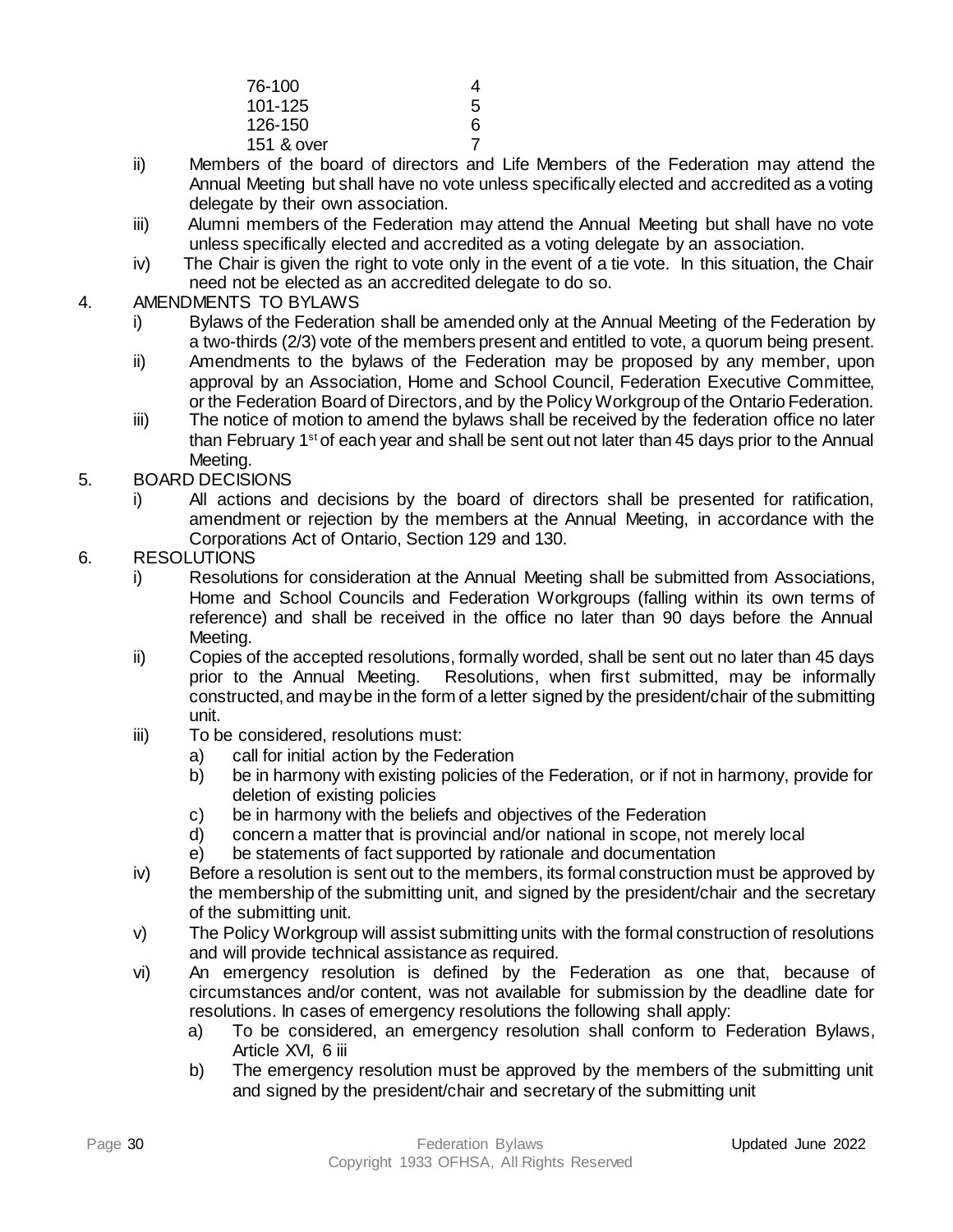- c) The submitting unit shall notify the Policy Workgroup no less than 48 hours before the portion of the Annual Meeting dealing with resolutions and shall provide them with copies of the proposed emergency resolution
- d) The Policy Workgroup Leader shall invite the presenters to consult with the Policy Workgroup to prove the emergency nature of the resolution
- e) Upon approval by the Policy Workgroup, the emergency resolution shall be placed on the agenda of the Annual Meeting under "New Business" in order of receipt.
- f) The submitting unit shall provide copies sufficient for the voting delegates
- g) All costs incurred are the responsibility of the submitting unit
- h) Upon approval of the Policy Workgroup, the emergency resolution may be made known to any Home and School member
- 7. When a submitting unit wishes to withdraw a resolution, be it at any time prior to the Annual Meeting, the withdrawal must be submitted in writing to the Policy Workgroup Leader or a Policy Workgroup member and must be signed by two designated representatives of the submitting unit.
- 8. No unit of the Federation shall forward resolutions directly to the Minister of Education or the provincial or federal governments. The Federation is the only level of the Home and School structure which is authorized to make representations to the Ministry of Education or any other provincial authority.
- 9. The unit which submits a resolution for consideration at the Annual Meeting shall be permitted to nominate an individual to act as a consultant on a resolution, provided that:
	- i) the name and address of the consultant is submitted to the Policy Workgroup no later than 45 days prior to the Annual Meeting, complete with a description of qualifications to act as a consultant concerning the resolution
	- ii) the Policy Workgroup, with the approval of the Executive Committee of the Federation, accepts the nomination on the basis of qualifications and impartiality in the issue being discussed; the nominated consultant may then be invited to attend the Annual Meeting, at the expense of the submitting unit, and may be introduced at the Annual Meeting to the delegates and furthermore:
		- a) may be invited to address the Annual Meeting concerning the resolution:
			- a1) utilizing all or part of the time which is allotted to the individual moving or seconding the resolution
			- a2) addressing only facts and expert opinion concerning the content of the resolution, and not to the resolution itself
		- b) may be invited at any time by the chair of the Annual Meeting to speak, or to reply to a question on the floor, offering facts or expert opinion concerning material being discussed at that time

#### **ARTICLE XVII ANNUAL CONFERENCE**

- <span id="page-30-0"></span>1. The Federation shall hold an annual conference in order to pursue the purposes and objectives of the Federation.
- 2. The board of directors shall determine the optimum time and location of the annual conference each year.
- 3. The Federation will encourage Home and School Councils to present proposals for sites for the annual conference at least two years in advance to alleviate problems in planning.
- 4. The annual conference shall include the Annual Meeting.
- 5. If there is no annual conference there will still be an Annual Meeting.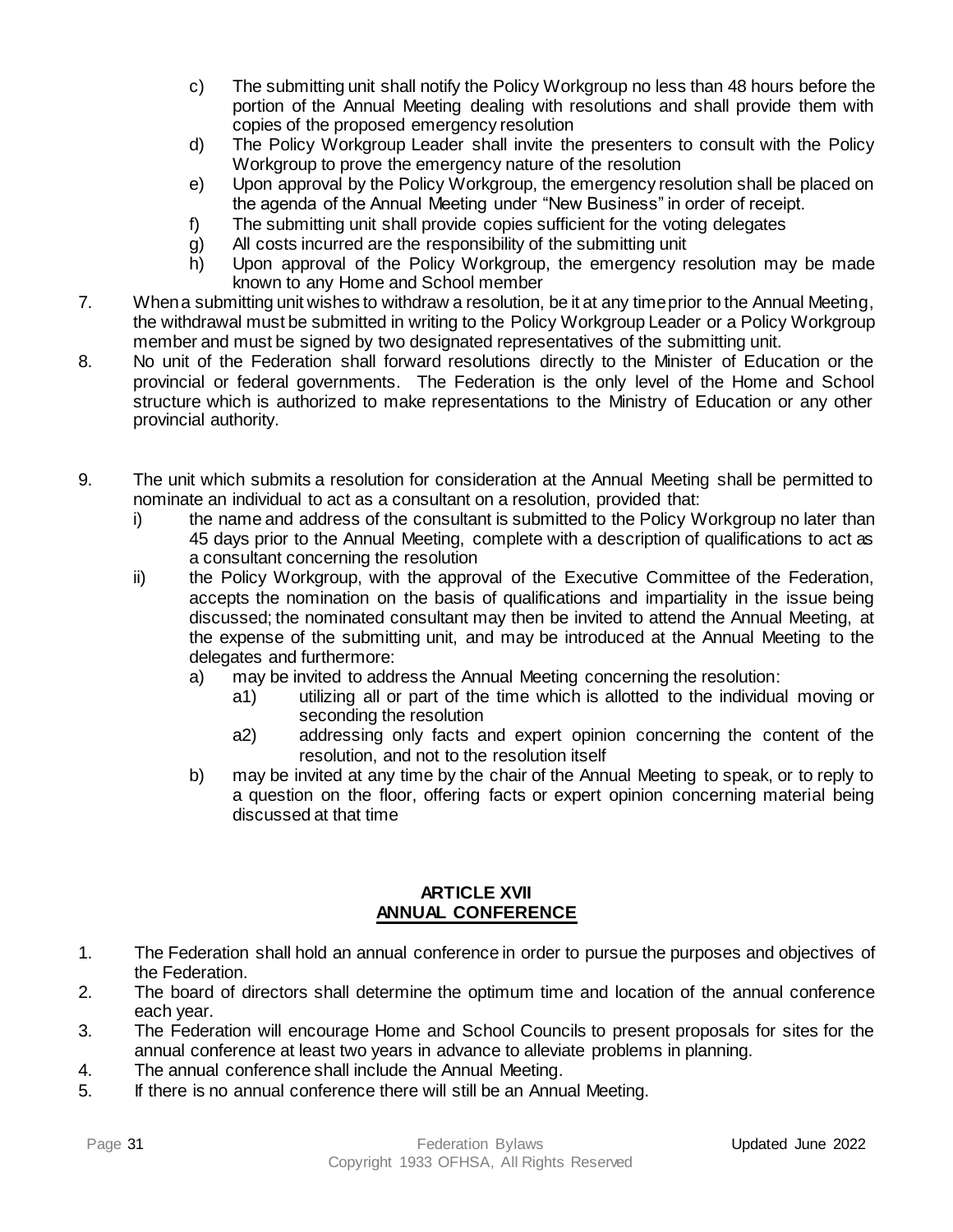#### **ARTICLE XVIII LIFE MEMBERSHIP IN THE FEDERATION**

- <span id="page-31-0"></span>1. The Ontario Federation may honour the retiring president of the Federation by conferring Life Membership in the Federation.
- 2. The Ontario Federation may honour a person who has been actively engaged in Home and School work for distinguished services in the promotion of the work of the Federation, by the conferring of a Life Membership in the Federation under the terms of reference as determined by the Board of Directors of the Ontario Federation.
- 3. The Ontario Federation may honour an individual not actively engaged in Home and School work who has made a special contribution in the promotion of Home and School at the federation level by conferring an Honourary Life Membership in the Federation.

#### **ARTICLE XIX BANKING AND FINANCIAL ARRANGEMENTS**

- <span id="page-31-1"></span>1. THE FINANCIAL YEAR Unless otherwise ordered by the board of directors, the financial year shall terminate on the last day of August in each year.
- 2. BANKING ARRANGEMENTS The banking business of the corporation shall be transacted with such banks, trust companies or other firms or corporation as may from time to time be designated by or under the authority of the board of directors. Such banking business, or any part thereof, shall be transacted under such agreements, instructions and delegations of powers as the board of directors may from time to time prescribe or authorize.
- 3. BOOKS AND RECORDS The executive director shall see that all necessary books and records of the corporation required by bylaws of the corporation or by any applicable statute or law are regularly and properly kept.
- 4. EXECUTION OF INSTRUMENTS Deeds, transfers, assignments, contracts, certificates, and other instruments may be signed on behalf of the corporation by any two (2) persons, who are the past-president, president and executive vice-presidents.

#### **ARTICLE XX REMOVAL OF FEDERATION OFFICERS AND APPOINTED DIRECTORS**

<span id="page-31-2"></span>1. The members of the board of directors may remove a federation officer or appointed director. This shall be done by a motion passed by at least two-thirds (2/3) of the votes cast at a special meeting of the board of directors for which notice was given. At that special meeting, directors may, by a majority of votes cast, elect any eligible person in his/her stead for the duration of the term.

#### **ARTICLE XXI INDEMNIFICATION OF DIRECTORS**

<span id="page-31-3"></span>1. All directors and their heirs, executors and administrators and estate and effects shall from time to time and at all times, be indemnified and saved harmless out of the funds of the Federation from